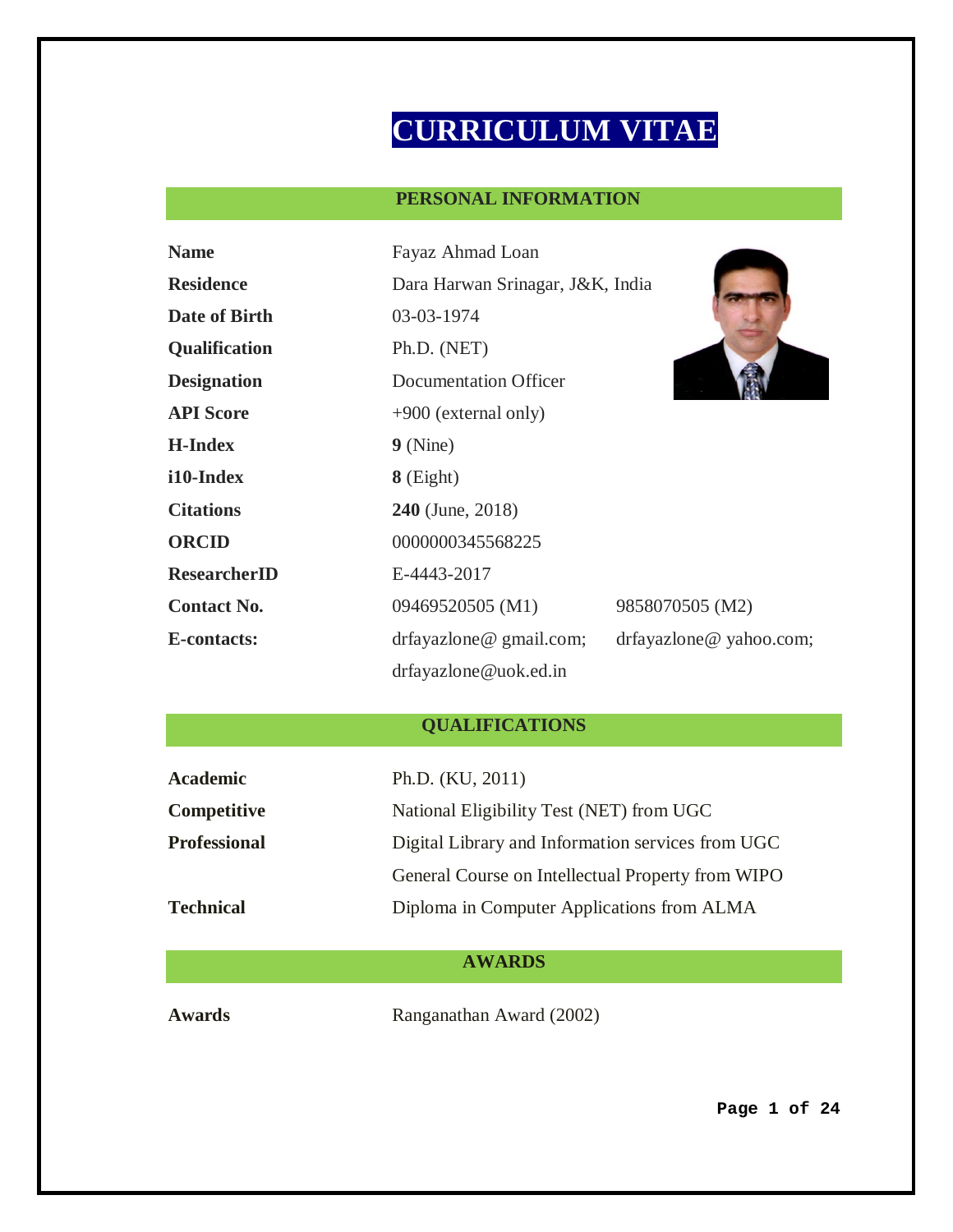# **POSTS HELD**

| <b>Documentation Officer</b><br><b>Assistant Librarian</b><br><b>Documentation Officer</b><br><b>Assistant Librarian</b> | University of Kashmir, Srinagar [July 15, 2014-]<br>Central University of Kashmir [August 18, 2012-July 15, 2014]<br>University of Kashmir [July 23, 2007- August 18, 2012]<br>Panjab University, Chandigarh [March 11, 2007-July 23 2007] |  |  |  |
|--------------------------------------------------------------------------------------------------------------------------|--------------------------------------------------------------------------------------------------------------------------------------------------------------------------------------------------------------------------------------------|--|--|--|
| <b>Chief Librarian</b>                                                                                                   | Alamdar College of Education, Sopore [March 2003-Feb. 2005]                                                                                                                                                                                |  |  |  |
| <b>ADDITIONAL POSTS HELD</b>                                                                                             |                                                                                                                                                                                                                                            |  |  |  |
| <b>Documentation Officer</b>                                                                                             | Directorate of Internal Quality Assurance (DIQA)<br>University of Kashmir, Srinagar [2017-]                                                                                                                                                |  |  |  |
| <b>Nodal Officer</b>                                                                                                     | <b>Centre of Central Asian Studies</b><br>University of Kashmir, Srinagar [2014-]                                                                                                                                                          |  |  |  |
| <b>MEMBERSHIPS</b>                                                                                                       |                                                                                                                                                                                                                                            |  |  |  |
| <b>Life Member</b>                                                                                                       | Indian Library Association (ILA)                                                                                                                                                                                                           |  |  |  |
| <b>Life Member</b>                                                                                                       | Indian Association of Special Libraries and Information<br>Centres (IASLIC)                                                                                                                                                                |  |  |  |
| <b>Life Member</b>                                                                                                       | Emerald Literati Network (ELN)                                                                                                                                                                                                             |  |  |  |
| <b>Executive Member</b>                                                                                                  | Jammu and Kashmir Library Association (JKLA)                                                                                                                                                                                               |  |  |  |
| <b>General Secretary</b>                                                                                                 | Jammu and Kashmir RTI Movement                                                                                                                                                                                                             |  |  |  |

# **PROFESSIONAL DUTIES**

| Acquisition; Automation; Organization; Administration;                                           |  |
|--------------------------------------------------------------------------------------------------|--|
| <b>Information Management</b> Digital Information Management; e-Resources Use; Open              |  |
| Access; Information Marketing; Information Discovery and                                         |  |
| Digital Information services; Alerting<br>Dissemination;                                         |  |
| Services like Current Awareness Services and Selective<br>Dissemination of Information; Research |  |
|                                                                                                  |  |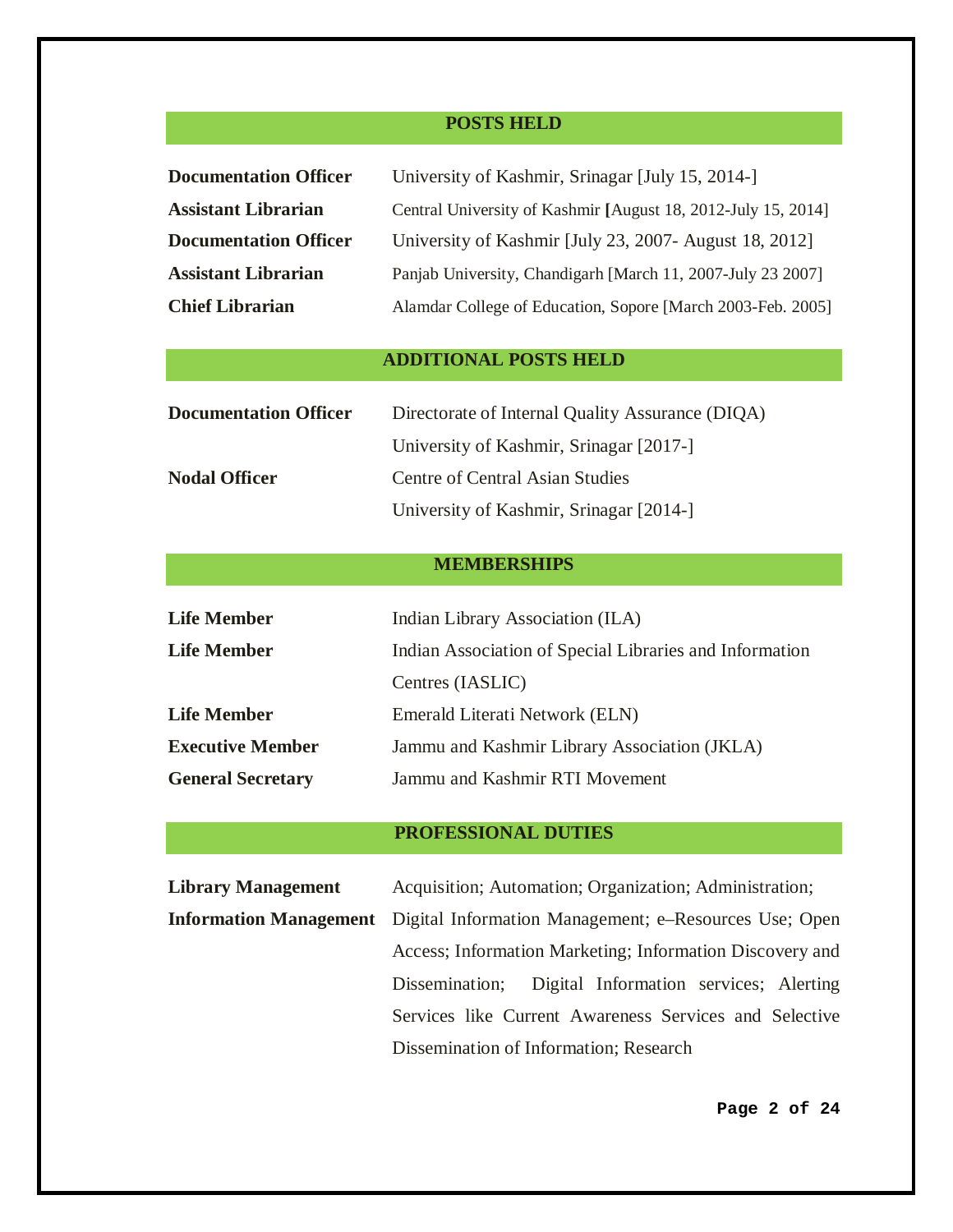#### **RESEARCH INTERESTS**

| <b>PhD</b> Specialization | Impact of Surfing on Reading Habits- A Case Study of  |  |
|---------------------------|-------------------------------------------------------|--|
|                           | the Students of Kashmir Valley                        |  |
| <b>Research Interests</b> | Bibliometrics/Scientometrics; h-index; Impact factor; |  |
|                           | Open Access; Electronic Resources; Reading Habits     |  |

#### **PUBLICATIONS**

| <b>Journals</b> papers | Individual (14)          | Collaborative (20) |
|------------------------|--------------------------|--------------------|
|                        | Accepted $(3)$           | Communicated (3)   |
| <b>Book chapters</b>   | International (7)        | National (10)      |
|                        | Accepted $(1)$           | Communicated $(0)$ |
| Conference papers/     | International (8)        | National (18)      |
| <b>Proceedings</b>     | Accepted (7)             | Communicated $(0)$ |
| <b>Articles</b>        | Newspaper $(2)$          | Magazines (2)      |
|                        | Souvenir (2)             | Digest $(1)$       |
| <b>Projects</b>        | Completed (3)            | Ongoing $(2)$      |
|                        | $\textbf{TOTAL} = (103)$ |                    |

#### **RESEARCH PAPERS**

# **A. Individual Papers**

- 1) **2014:** Loan, F. A. "Open Access Journals in the field of Education: An Informative Study", *World Digital Libraries: An International Journal*, Vol. (7), No. (2). pp.123- 132. (ISSN 0974-567X)
- 2) **2014:** Loan, F. A. "Open Access Digital Repositories in Asia: Current Status and Future Prospects" *International Journal of Information Science and Management,* Vol. 12, No. (2), pp 35-45 (ISSN 2008-8310) **(Impact factor= 0.21)**
- 3) **2012:** Loan, F. A. "Impact of Internet surfing on reading practices and choices" *Webology*, Vol. (9), No. (1). (ISSN 1735-188X) **(Impact factor= 0.67)**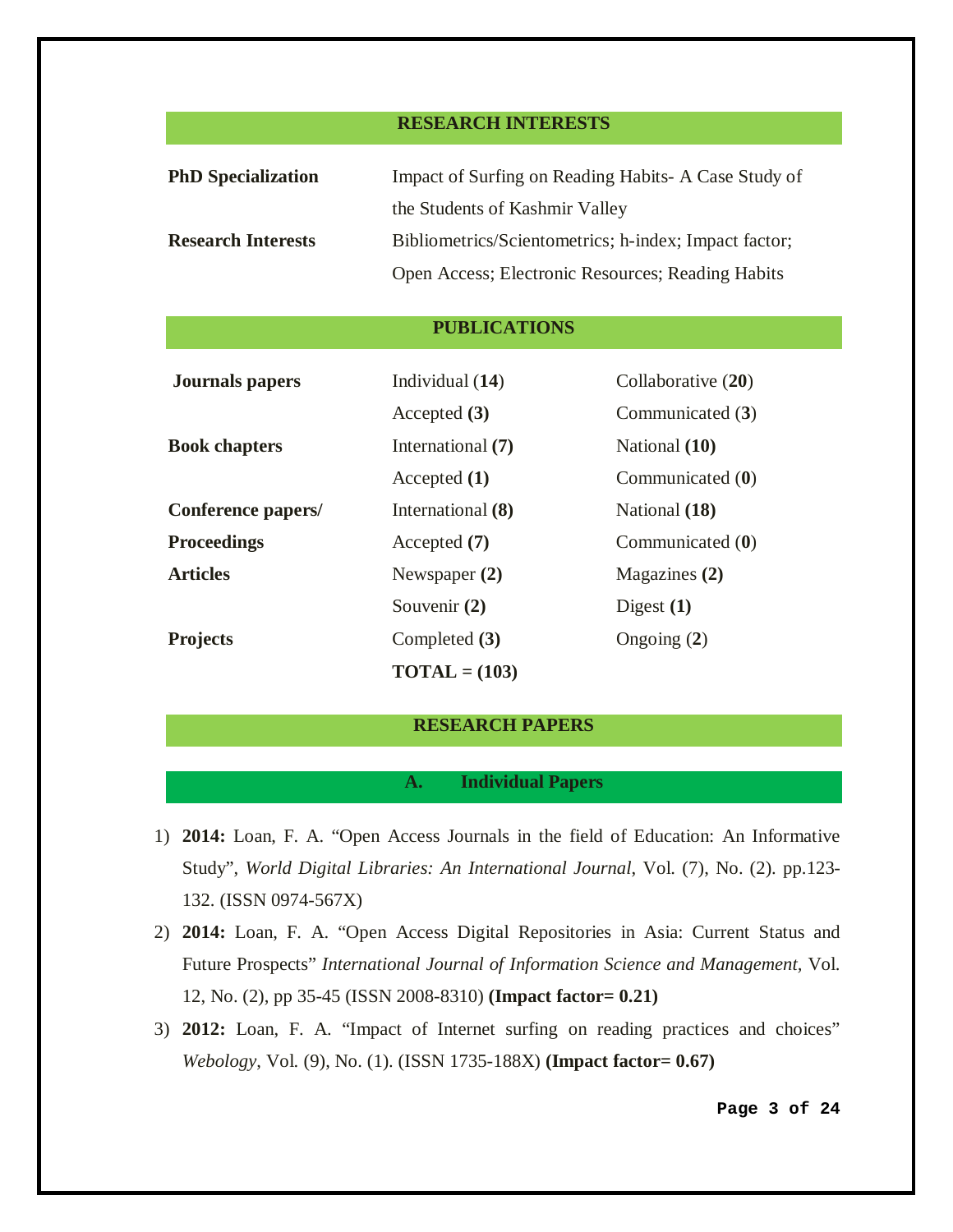- 4) **2012:** Loan, F. A. "Online Information Literacy of the Social Science Research Scholars" *International Journal of Digital Library Services,* Vol. (2), No. (2), pp 1-7. (ISSN 2250-1142)
- 5) **2011:** Loan, F. A. "The Digital Divide among the College Students of Kashmir, India" *IFLA Journal,* Vol. (37), No. (3), pp. 211-217. (ISSN 0340-0352) Sage Publications. **(Impact factor= 0.31)**
- 6) **2011:** Loan, F. A. "Impact of Internet on Reading Habits of the Net Generation College Students", *International Journal of Digital Library Services,* Vol. (1), No. (2), pp. 43- 48. (ISSN 2250-1142)
- 7) **2011:** Loan, F. A. "Reading and Library Usage Habits of the College Students" in "*International Journal of Information Research"* Vol. (1), No. (1), pp. 70-82. (ISSN 2249-8192)
- 8) **2011:** Loan, F. A. "Internet Use by the Rural and Urban College Students: A Comparative Study" in "*DESIDOC Journal of Library and Information Technology*" Vol. (31), No. (6), pp. 431-436. (ISSN: 0976-4658) **(Impact factor= 0.58)**
- 9) **2011:** Loan, F. A. "Reading Habits of the College Students across Disciplines" *Journal of the Young Librarians Association,* Vol. 4, pp. 42-50. (ISSN:0975-4857)
- 10) **2011:** Loan, F. A. "Gender Variability in Internet Use of the College Students" *Journal of Society in Kashmir,* Vol. (1), pp. 156-164. (ISSN:2249-667X)
- 11) **2011:** Loan, F. A. "Media Preferences of the Net Generation College Students" *International Journal of Library and Information Science,* Vol. (3), No. (7), pp. 155- 161. (ISSN: 2141-2537)
- 12) **2011:** Loan, F. A. "Internet Use by the College Students across Disciplines: A study" *Annals of Library and Information Studies,* Vol. (58), No. (2), pp. 118-127. (ISSN:0972-5423) **(Impact factor= 0.30)**
- 13) **2011:** Loan, F. A. **"**Open Access e-book Collection on Central Asia in Selected Digital Archives" *Collection Building*, Vol. (30), No. (3), pp. 126-130, Emerald Group Publishing Limited (ISSN 0160-4953) **(Impact factor= 0.43)**
- 14) **2011:** Loan, F. A. "Reading Habits of Rural & Urban College Students in the 21st Century" *Library Philosophy and Practice* Vol. 2011. (ISSN 1522-0222) **(Impact Factor: 0.16)**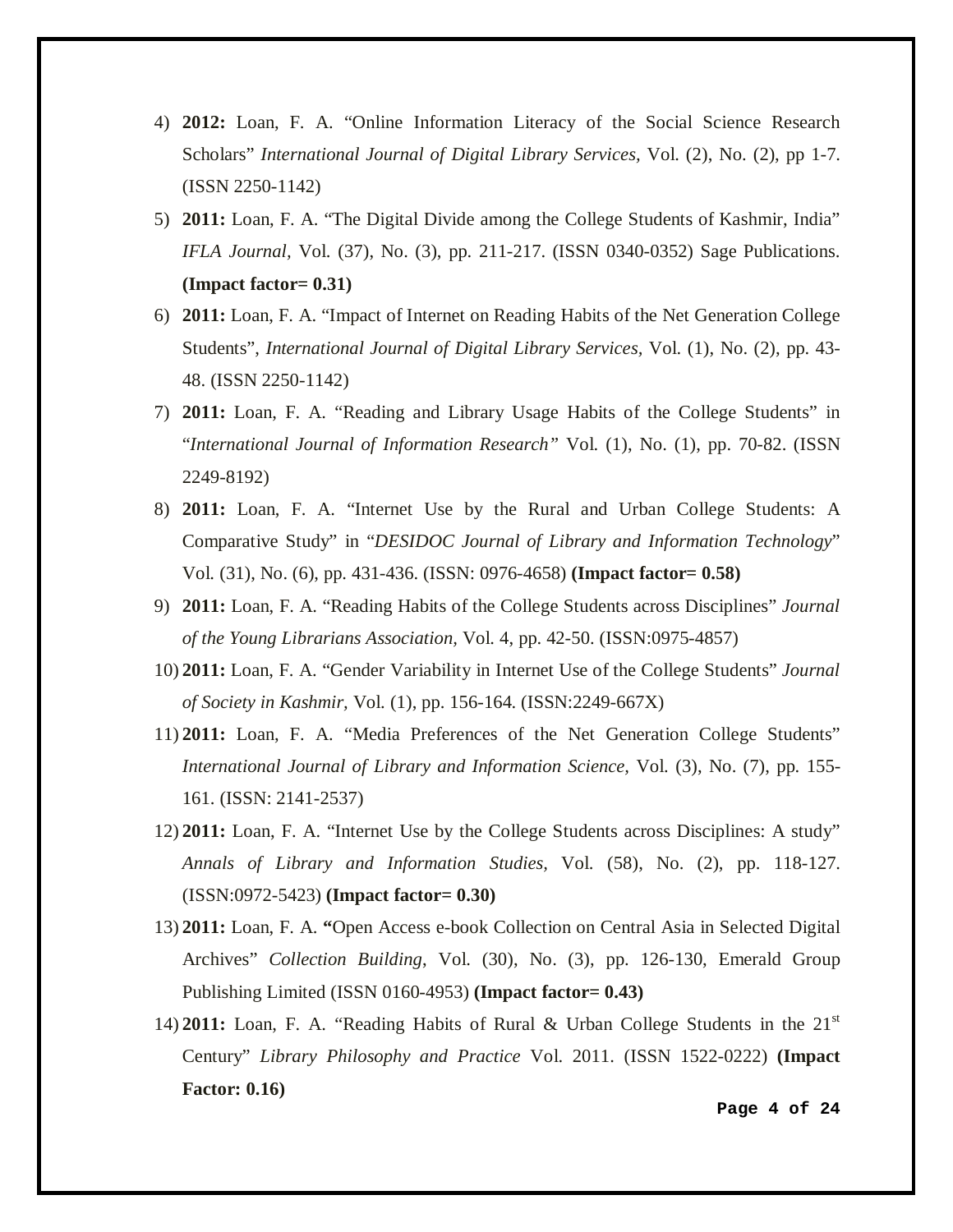#### **B. Collaborative Papers**

- 1) **2018:** Loan, F. A. and Sheikh, S. "Is Google Scholar Really Scholarly?", *Library Hi-Tech News, Vol 35, Issue (3), (2018).* (ISSN 0741-9058) **(Impact factor= 0.20)**
- 2) **2018:** Loan, F. A. and Shah, U. Y. "Open Access E-Books in the field of Health Sciences: A Scientometric Study of the Directory of Open Access Books" *International Journal of Information Science and Management, Vol 16, No. (2), 91-100.* (ISSN 2008- 8310) **(Impact factor= 0.21)**
- 3) **2018:** Loan, F. A. and Refhat-un-nisa "Research Output on Terrorism by India and Pakistan: A Bibliometric Study" *Collection and Curation, Vol. 37, Issue (3), pp. 134-139* (ISSN 0160-4953) **(Impact factor= 0.43)***.*
- 4) **2018:** Loan, F. A., Quraishi, J. I., Refhat-un-Nisa, and Waseem Hussain "Open Access Religious Journals- An Analytical Study of DOAJ" *Library Philosophy and Practice, 2018.* (ISSN 1522-0222) **(Impact Factor: 0.16)**
- 5) **2017:** Rabiya Mushtaq, Loan, F. A. and Mufazil Ali "Open Access Health and Medicine Journals- An Informative Study" *Webology,* 14(2); 90-100*.* (ISSN 1735-188X) **(Impact factor= 0.67)**
- 6) **2017:** Lone, F. A. and Manzoor Hussain, "Gender Variations in Research Productivity: Insights from Scholarly Research" *Library Philosophy and Practice, 2017.* (ISSN 1522- 0222) **(Impact Factor: 0.16)**
- 7) **2017:** Manzoor Hussain, Loan, F. A. and Gousia Yaseen "The Use of Social Networking Sites (SNS) by the Post-Graduate Students", *International Journal of Digital Library Services,* 7(1): 72-84. ISSN:2250-1142 (Online), ISSN 2349-302X (Print)
- 8) **2016:** Loan, F. A. and Sheikh Shueb. "Analytical Study of the Open Access Health and Medical Repositories", *The Electronic Library*, 34 (3); pp. 419-434 (ISSN 0264-0473) Emerald Group Publishing Limited, UK **(Impact Factor: 0.535)**
- *9)* **2015:** Shah, G. J. and Loan, F.A. "Users perspective towards the RFID System in the Allama Iqbal Library". *Journal of Library and Information Communication Technology,*  4(2), 56-61. (ISSN: 2278-3482).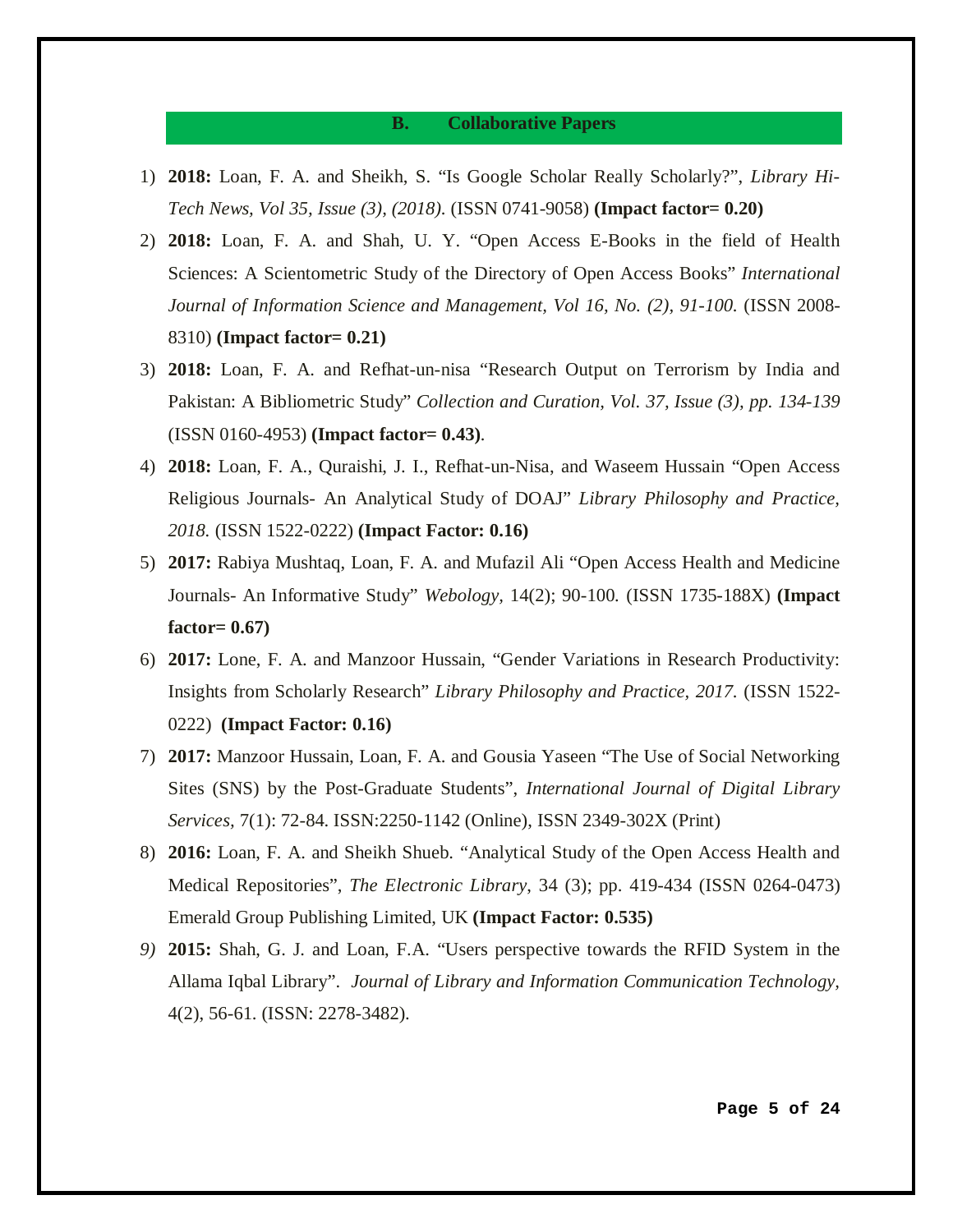- 10) **2015:** Loan, F. A. and Refhat-un-nisa, and Asmat Ali, "A Quantitative Analysis of the Open Access Business and Economics Journals" *Brazilian Journal of Information Science, Research Trends.* 9(1)*.* (ISSN: 1981-1640 - DOI 10.5016/1981-1640)
- 11) **2015:** Loan, F. A. and Refhat-un-nisa, "Open Access E-books in Science and Technology: A Case Study of Directory of Open Access Books" DESIDOC Journal of Library & Information Technology, Vol. 35, (4), 304-309. ((ISSN: 0976-4658) **(Impact Factor: 0.58)**
- 12) **2014:** Ganaie, S.A., Jan, S., Loan, F.A. and Refhat-un-nisa "Current trends of the open access digital repositories in Library and Information Science", *International Journal of Information Dissemination and Technology*, 4(4), 278-282. (ISSN 2229-5984)
- 13) **2014:** Loan, F. A. and Reyaz Rufai "Myth and Reality of the Google Search Results in terms of Count Estimation", *International Journal of Information Dissemination and Technology*, 4(2), 101-105. (ISSN 2229-5984)
- 14) **2014:** Refhat-un-nisa, Fayaz A Loan, Nadim Akhtar Khan, Asmat Ali and Humma "Research Contribution of the Government Medical College (GMC) Srinagar in the field of Medical Sciences" *International Journal of Digital Library Services,* Vol. (4), No. (1), pp 35-49. (ISSN 2250-1142)
- 15) **2011:** Fayaz A Loan & M. Hanief Bhat "Use of DSpace in Open Access Digital Repositories: A Global Perspective" *International Journal of Library and Information Management*, Vol. (2), No. (1), pp. 17-22. (ISSN 0975878X)
- 16) **2010**: S M Shafi & F. A. Loan "Reading habits among college students of Kashmir across genders" *Trends in Information Management*, Vol. (6), No. (2), pp. 92-103. (ISSN 0973-4163)
- 17) **2008:** F. A. Lone, R. A. Rather, & G. J. Shah "Indian Contribution to Open Access Literature: A case study of DOAJ & OpenDOAR", *Chinese Librarianship: An International Electronic Journal* Vol. (26), 2008. (ISSN 1089-4667)
- 18) **2008:** R. A. Rather, F. A. Lone, & G. J. Shah "Overlap in Web Search Results: A study of five Search Engines", *Library Philosophy and Practice*, 2008. (ISSN 1522-0222) **(Impact Factor: 0.16)**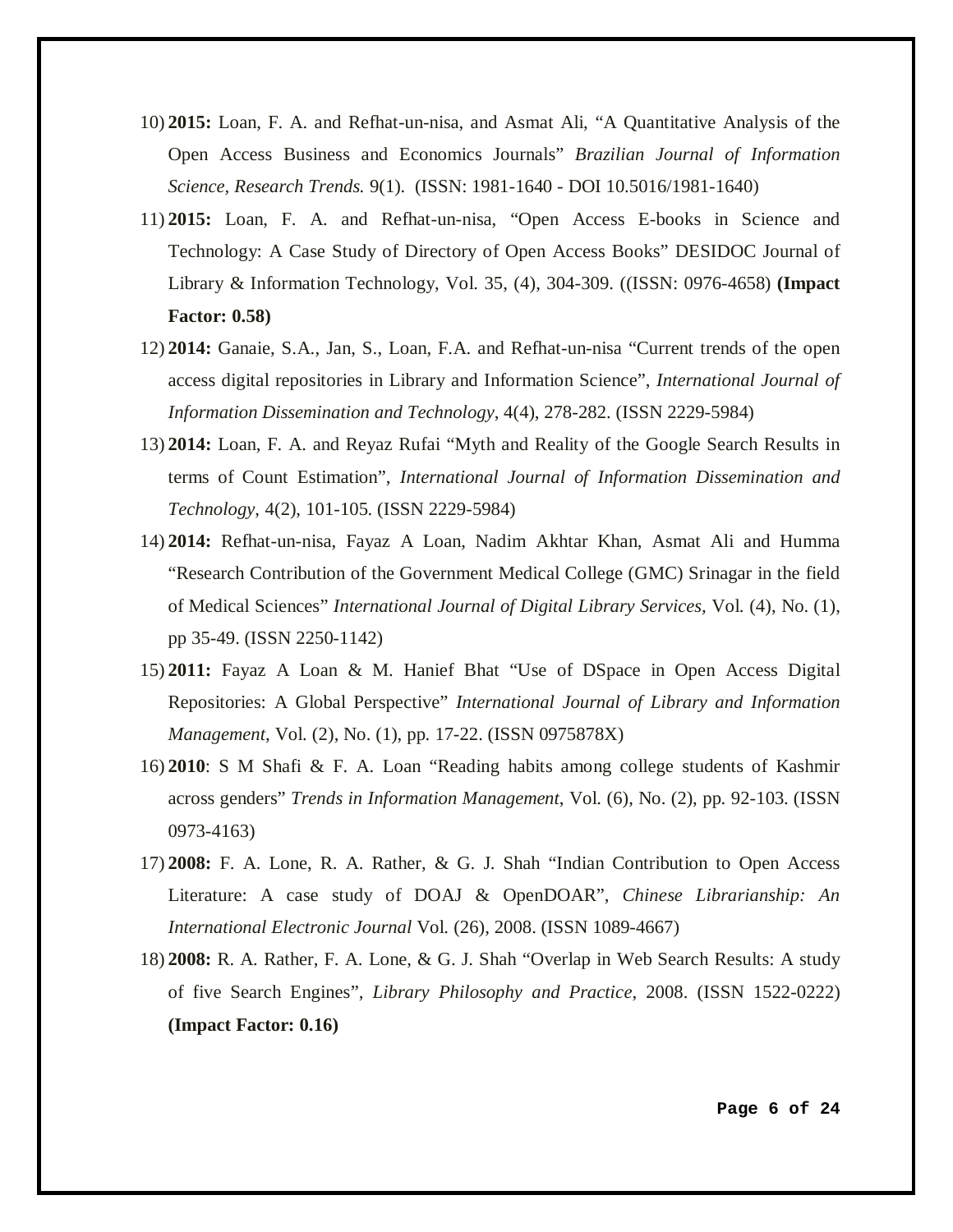- 19) **2007:** Fayaz Ahmad Loan & Rafiq Rather "Open Access Digital Repositories: An Indian Scenario", *KnowGenesis: International Journal for Technical Communication,* Vol. (2), No. (1), pp. 16-20. (ISSN 0973-9416).
- 20) **2006:** Rafiq A Rather, Rosy Jan & Fayaz A. Loan "Search Engine Coverage of Open Access Resource Corpus in the field of Biotechnology", *Trends in Information Management*, Vol. (2), No. (1), pp.1-8. (ISSN 0973-4163).

#### **C. Accepted Papers**

- 1) **2018:** Nelofar Jan, Loan, F. A. and Ufaira Yaseen Shah "Open Access Journals in the field of Computer Science and Technology- An Analytical Study of the DOAJ", *International Journal of Information Dissemination and Technology, Vol 8, No. 2, (ISSN* 2229-5984) *(in Editing)*
- 2) **2017:** Loan, F. A. "The Journal of Central Asian Studies: A Bibliometric Study" The Journal of Central Asian Studies, Vol 24 *(In Editing)*
- 3) **2017:** Loan, F. A. and Refhat-un-nisa "Literature Reading Interests of Adolescents and Promotional Tactics of Authors: A Comparative Study of Genders" *LIBRES, Vol. 27, Issue (2), (Accepted).*

#### **D. Communicated Papers**

- 1) **2018:** Rabiya Mushtaq and Loan, F. A. "Digital Repositories of India and China A Comparative Study", *Journal of Indian Library Association (In Review)*
- 2) **2018:** Loan, F. A., Ufaira Yaseen Shah, "Open Access E-Books in Social Sciences: A Case Study of the Directory of Open Access Books" *Pearl Journal of Library and Information Science (In Review)*
- 3) **2018:** Ufaira Yaseen, Nelofar Jan and Loan, F. A., "Open Access E-book Repositories: A Global Scenario" Library Philosophy and Practice, (ISSN 1522-0222)

#### **E. Papers in hand**

1) **2018:** Loan, F. A. "Global ETD Repositories: Language Diversity and Management Issues"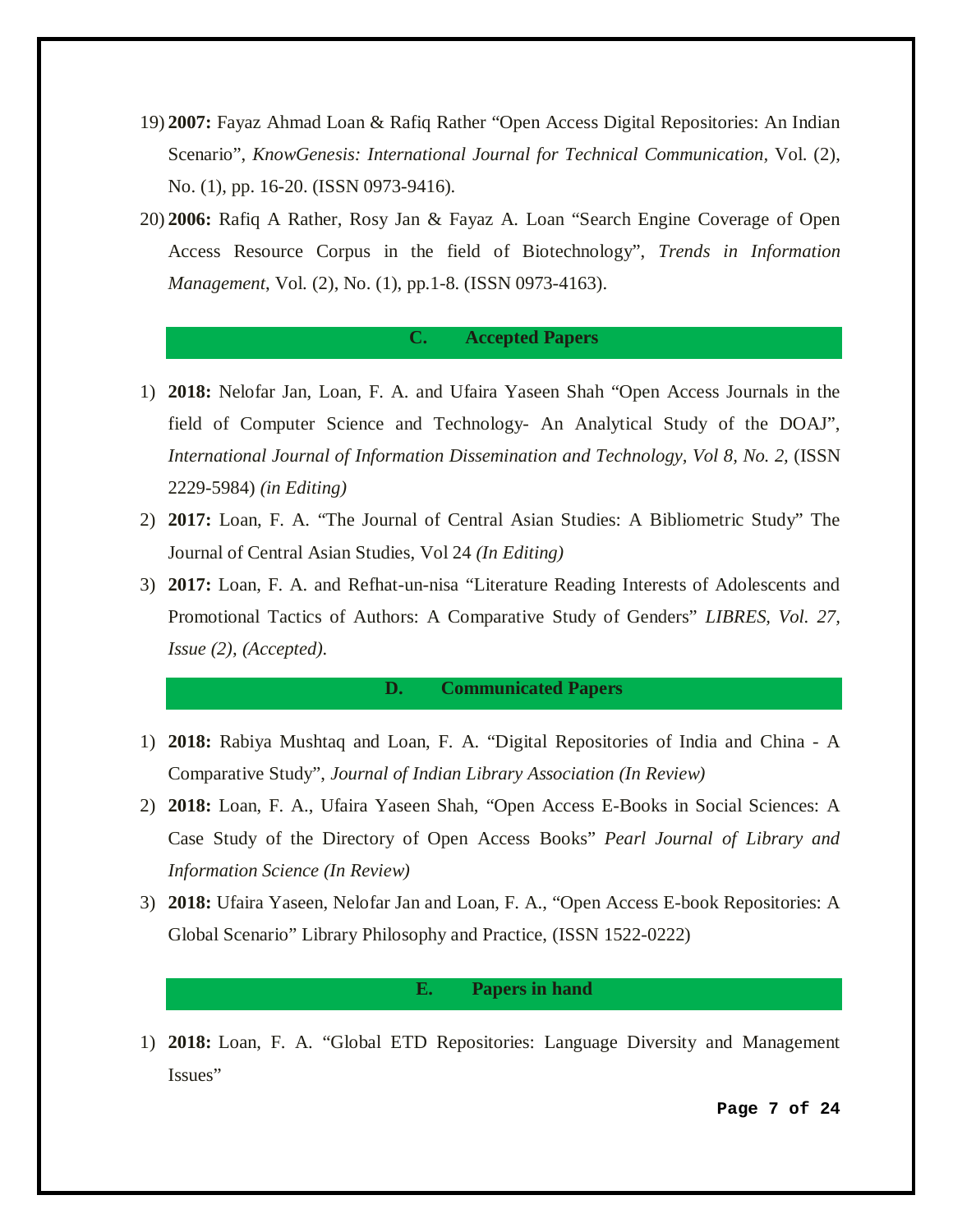- 2) **2018:** Ufaira Yaseen, Loan, F. A. and Nelofar Jan. "Persistence and Decaying of the Web Citations in Scholarly Journals- A Case study of Journal of Informetrics".
- 3) **2018:** Loan, F. A. Shah, R. N., and Nashipudi, M. H. "How Authors Publish in Predatory Journals?"
- 4) **2018:** Loan, F. A. and Shah, Refhat. "Who Becomes Prey of Predatory Publishers?"

#### **RESEARCH GUIDANCE (Ph. D)**

- 1) Mufazil Ali "Information Retrieval Performance of Search Tools on Central Asia in Political Science and Economics: An Evaluative Study" Registration No. 39403-A-2007, Date of Registration December 27, 2015
- 2) Refhat-un-Nisa "Research Productivity on Central Asian Republics: A Bibliometric Study" Registration No. 46582-W-2005, Date of Registration March 24, 2016.
- 3) Rabiya Mushtaq "Research Productivity of the Medical Scientists in the field of Oncology: A Scientometric Study of India and Iran" Registration No. 55346-W-2009, Date of Registration April 1, 2016.
- 4) Ufaira Yaseen "Mapping the Nuclear Science and Technology Research- A Scientometric Study of China, India and Pakistan" Registration No. 54783-W-2009, Date of Registration 01-04-2017.
- 5) Nelofar Jan "Research Productivity of the SCO Nations in the field of Artificial Intelligence: A Scientometric Study". Registration No. 18732-PC-2009, Date of Registration 15-07-2017.

#### **RESEARCH PROJECTS**

#### **A. Ongoing**

- 1) **2018:** "Regional Bibliography on Central Asian Republics" assigned by the Centre of Central Asian Studies, University of Kashmir, Srinagar
- 2) **2016:** "Poor Life Conditions of Tribal People in Ladakh: A study of Dard Tribe" assigned by the Indian Council of Social Science Research (ICSSR), New Delhi (Co-Principal Investigator)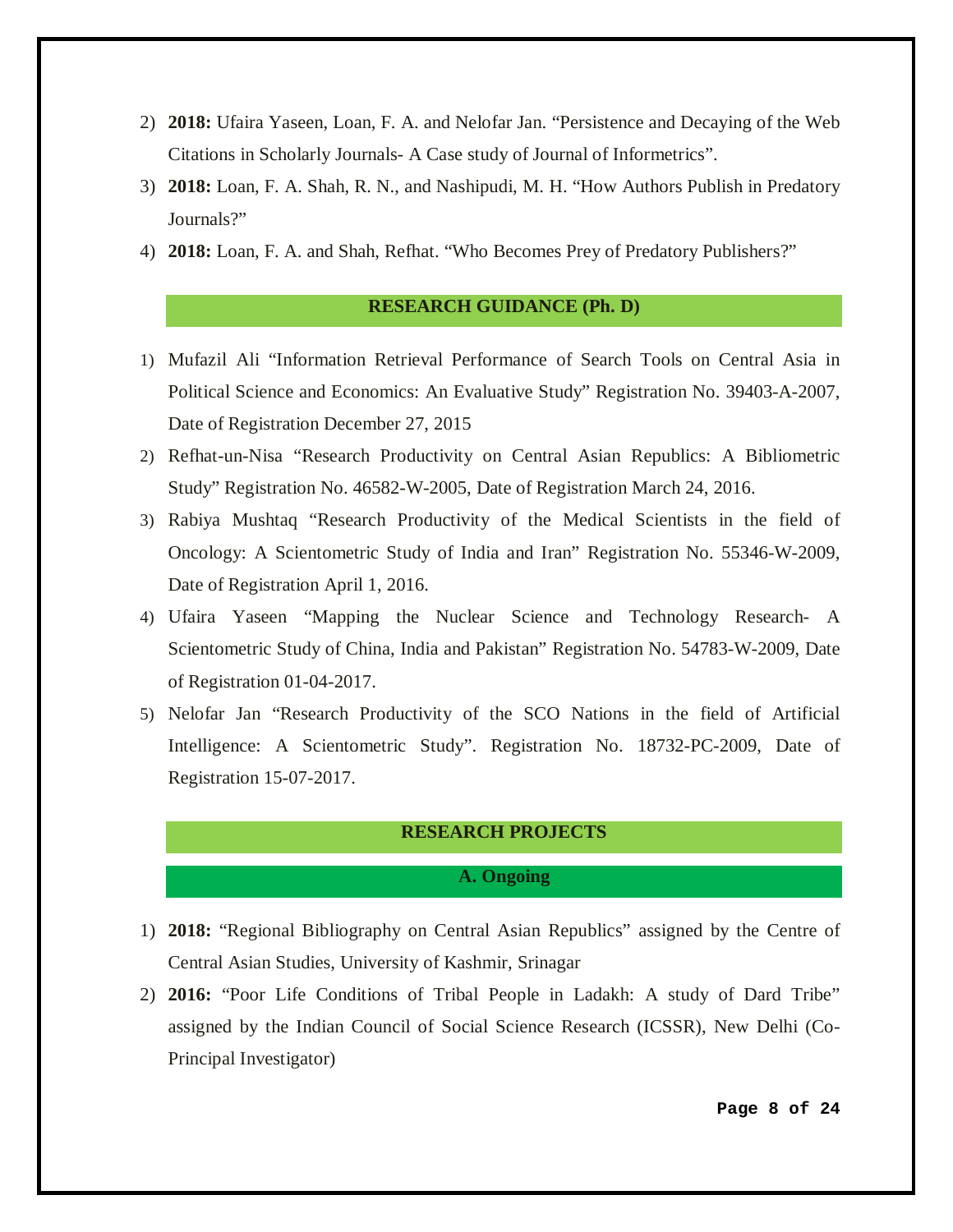#### **B. Completed**

- 1) **2016:** "Journal of Central Asian Studies- A Bibliometric Analysis" assigned by the Centre of Central Asian Studies, University of Kashmir, Srinagar
- 2) **2012:** "Central Asia: An Annotated Bibliography" assigned by the Centre of Central Asian Studies, University of Kashmir, Srinagar.
- 3) **2010:** "Open Access Web Resources on Central Asia: Documentation and Information" assigned by the Centre of Central Asian Studies, University of Kashmir, Srinagar

## **BOOK CHAPTERS**

- 1) **2018:** Loan. F. A., Rabiya Mushtaq, Refhat-un-Nisa *"Human Knowledge Transfer Cycle: An Introduction"* in "Knowledge Organisation, Access and Management in the Digital Environment: Emerging Dimensions" edited by Ramesh Babu et. al. New Delhi, ABP, pp.52-58. (ISBN: 9789352916719).
- 2) **2016:** Loan. F.A. "*Scholarly Use of Print and Online Journals: A Comparative Study"*  in "Electronic Resource Management in 21st Century: Issues and Challenges" edited by Kishor Chandra Satpathy, New Delhi, Shankar Book, pp. 229-237 (ISBN: 9789381893104).
- 3) **2013:** Loan, F. A. "*Evaluation Criteria for Judging the Quality of Online Information*" in "Cutting Edge Technologies and Academic Librarianship" edited by Anna Kaushik and Nirmal Kumar Swain, New Delhi: Ess Ess Pub., pp. 347-355 (ISBN 9788170007135)
- 4) **2012:** Loan, F. A. "*Use of SMS and E-mail in Current Awareness Services: A Practical Approach*" in "Knowledge Management in Digital Libraries" edited by Dinesh Kumar and Arjun Gupta, New Delhi: Gyan Pub., pp. 305-310 (ISBN 9788178359182)
- 5) **2012:** Loan, F. A. *"Contemporary Approach to Preservation of Digital Information"* in "Electronic Age Librarianship", edited by D. K., Swain, New Delhi: Ane Books, pp.200- 206 (ISBN: 9789381162477).
- 6) **2012:** Loan, F. A. *"Reading versus Surfing: Battle for Supremacy"* in "Advancement in Library and Information Science", edited by Vaishali Khaparde, New Delhi: Ess Ess Pub., pp. 81-100, (ISBN 9788170006602).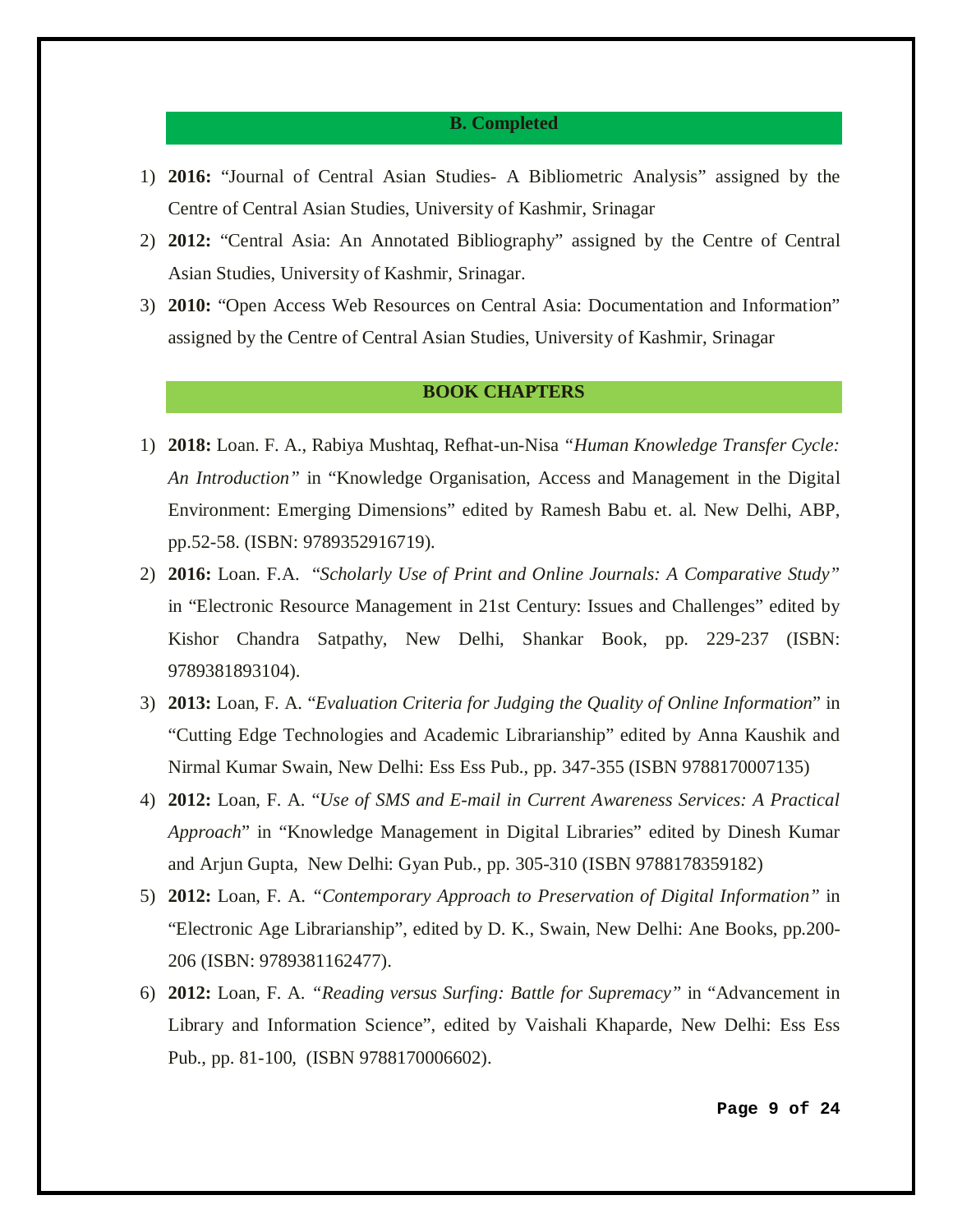- 7) **2011:** M. Hanief Bhat & Fayaz A Loan *"Institutional Repositories: Functions, Services and Challenges"* in "Digitization of Libraries: Challenges of ICT Skills to LIS Professionals" edited by V. N. Babu, K. S. R. Vithal, B. Sathaiah and N. R. Naik, Hyderabad: University Library Teacher's Association, pp. 65-86 (ISBN 81860732591**)**
- 8) **2010:** Loan, F. A. *"Mastering the Web search: Tools, techniques and tips for users"* in "Confetti of Thoughts on Library and Information Studies" edited by S. Humayoon Kabir and K.G. Sudhier, New Delhi: Author Press, pp. 273-290, (ISBN 978-81-7273-558-6).

#### **PAPERS IN CONFERENCE PROCEEDINGS**

- 9) **2018:** Mufazil Ali, Loan, F. A. and Rabiya Mushtaq "Open Access Scientific Digital Repositories- An Analytical Study of the Open DOAR" in Proceedings of the IEEE 5th International Symposium Emerging Trends and Technologies in Libraries and Information Services" edited by Sanjay Kataria et al. India: IEEE, 219-222. (ISBN 9781538608272)
- 10) **2018:** Ufaira Yaseen Shah, Loan, F. A. and Nelofar Kar, "Open Access Legal Studies Journals in DOAJ: An Analytical Study" in Proceedings of the IEEE  $5<sup>th</sup>$  International Symposium Emerging Trends and Technologies in Libraries and Information Services" edited by Sanjay Kataria et al. India: IEEE, 223-226. (ISBN 9781538608272)
- 11) **2016:** Loan. F.A. *"E-Books in Libraries: Opportunities and Challenges"* in the proceedings of the 5<sup>th</sup> Library and Information Professionals Summit *"From Ownership*" *to Access: Leveraging the Digital Paradigm"*, edited by Debal C Kar, New Delhi: Excel Pub. pp. 139-144 (ISBN-9789382059462).
- 12) **2015:** Loan. F.A. *["Retrieval](https://scholar.google.co.in/citations?view_op=view_citation&hl=en&user=R2dljbgAAAAJ&citation_for_view=R2dljbgAAAAJ:zLWjf1WUPmwC) Efficiency of Search Engines: An Experimental Study on ETDs*" in the proceedings of the  $18<sup>th</sup>$  ETD International symposium on Electronic Theses and Dissertations *"Evolving Genre of ETDs for Knowledge Discovery"*, edited by Ramesh Chandra Gaur, New Delhi: Excel Pub. pp. 240-247 (ISBN 9789384869847).
- 13) **2012:** Loan, F. A. *"Full-text E-book Collection on Terrorism in Google Books"* in "Trends and Development in Library and Information Science" edited by Rishi Tiwari et. al. New Delhi: Zenith Pub. pp. 155-162 (ISBN 9788190953917).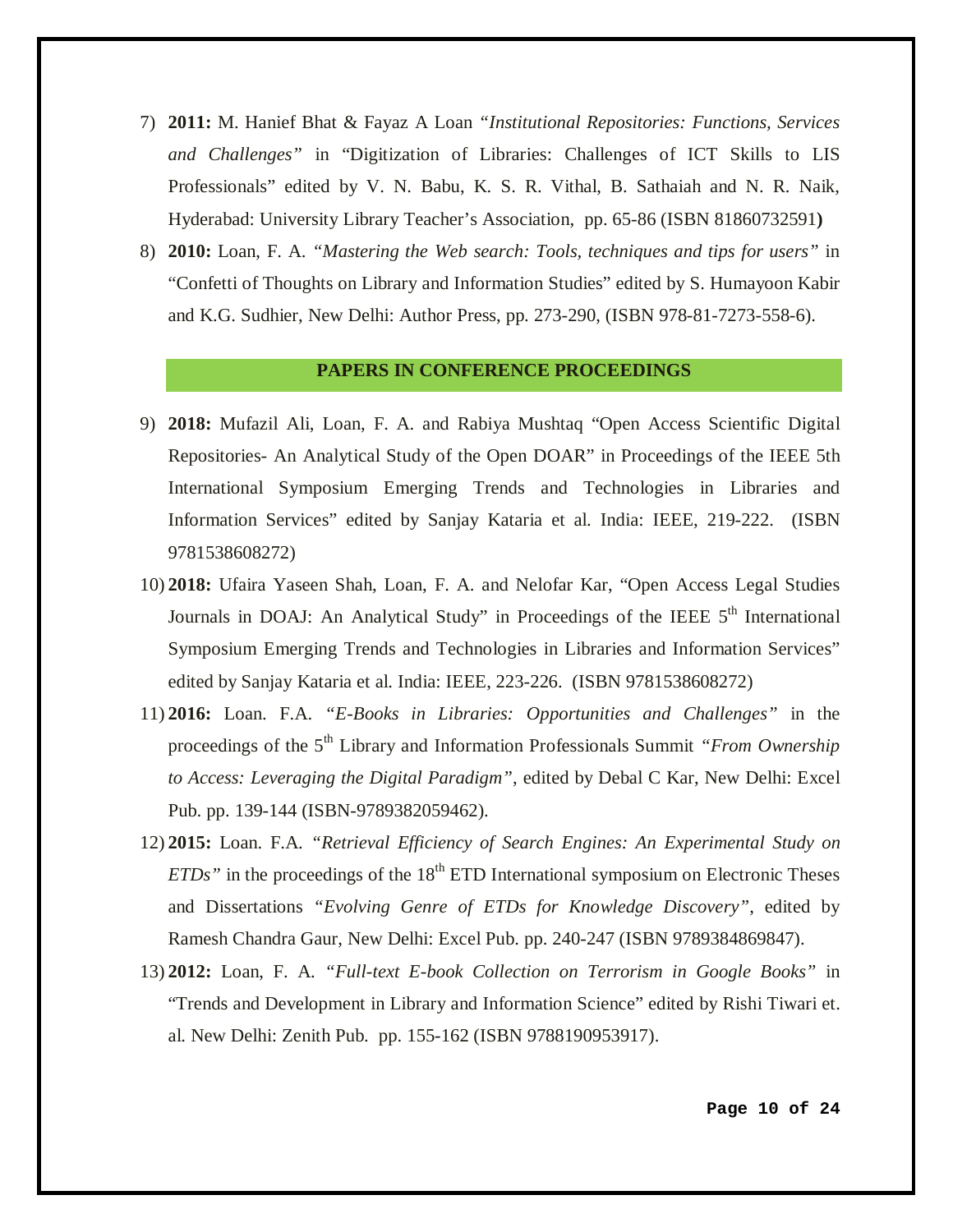- 14) **2011:** Loan, F. A. *"Library Visibility on the Web: A case study of the Indian University Libraries"* in the proceedings of *24th IASLIC Conference Library Vision 2020* organised by IASLIC & University of Kashmir from 10 October 10-13, 2011, pp. 265-272 (ISSN 09723668)
- 15) **2011:** Loan, F. A. *"Digital Divide among the College Students of Kashmir Valley: A case study"* in "proceedings of International Conference on Convergence of Libraries, Archives and Museums on the theme *"User Empowerment through Digital Technologies"* organised by National Institute of Fashion Technology, New Delhi in collaboration with IFLA 2011 from 15-17 Feb. 2011, New Delhi Pragun Pub. pp. 250- 256 (ISBN 9789380397146)
- 16) **2010:** Loan, F. A. *"Internet Usage Habits of the Second Generation College Students"* in Proceedings of the *"Emerging Technologies and Changing Dimensions of Libraries and Information Services"* edited by Sanjay Kataria, New Delhi: KBD Pub. pp. 190-194. (ISBN 9788190799911)
- 17) **2009:** Loan, F. A. *"Growth and Development of Internet in India with special reference to Kashmir Valley"*, in Proceedings of the National Convention *Knowledge Resources in India with Special Reference to J&K State* organised by Allama Iqbal Library, University of Kashmir, Srinagar from 11-13 May,2009, pp. 134-142 (ISBN 9788190908825)

## **PAPERS ACCEPTED IN CONFERENCES/SEMINARS**

- 1) **2018:** Loan, F. A. Paper entitled *"Global ETD Repositories: Collection Diversity and Management Issues"* accepted for presentation in the 2nd International Conference on Information Management & Libraries "Leading for Transformation: Preparing Reflective Information and Library Professionals" organised by the University of the Panjab, Lahore, Pakistan on 10-12 October, 2018.
- 2) **2018:** Rabia Mustaq and Loan, F. A. Paper entitled *"Research Productivity of the Medical Scientists of India and Iran on Breast Cancer - A Scientometric Analysis"* accepted for presentation in the 3rd International Conference of Asian Libraries "Building Smart Libraries: Changes, Challenges, Issues and Strategies" organised by the Centre University of Kashmir on August 6-8, 2018.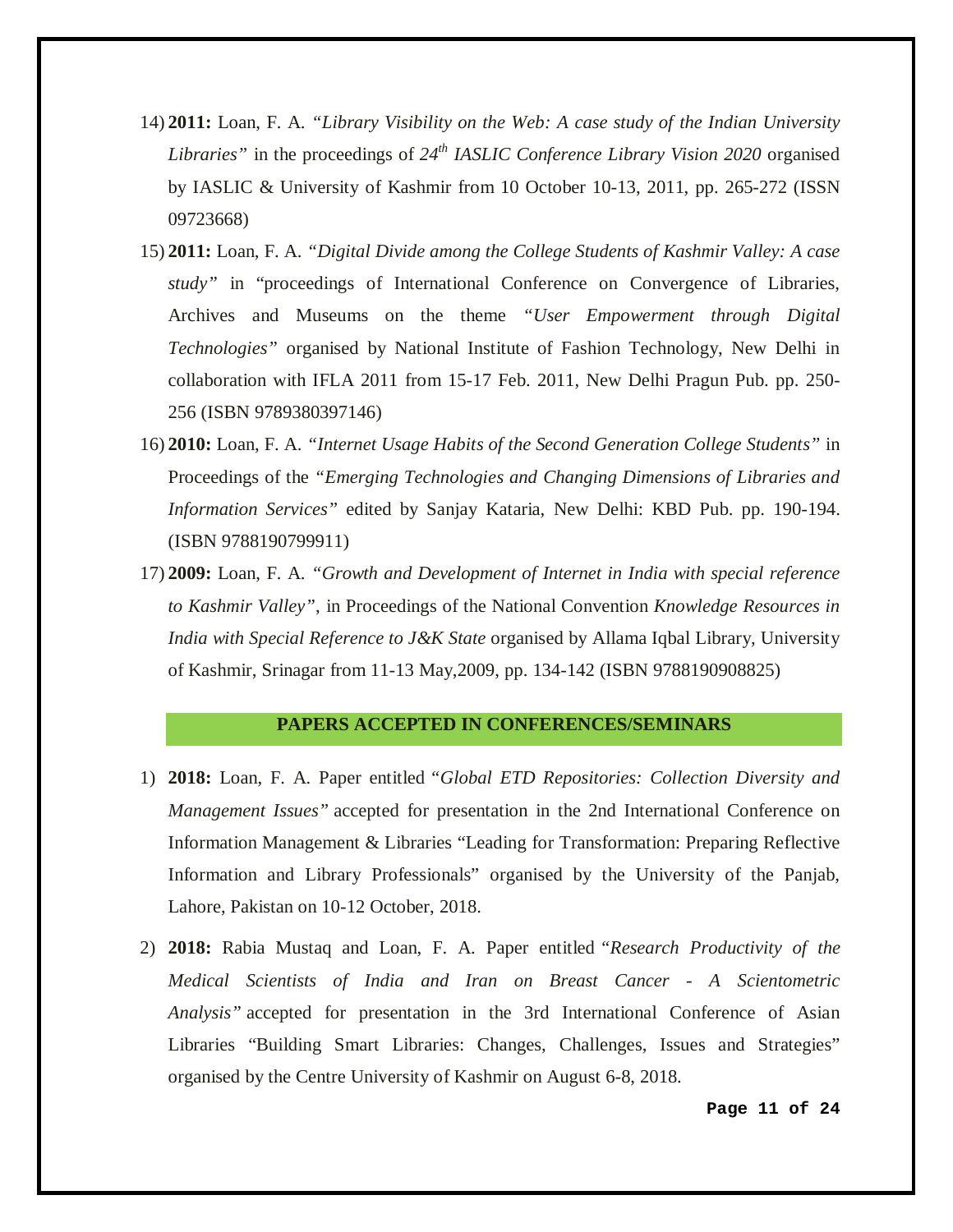- 3) **2018:** Bisma Bashir and Loan, F. A. Paper entitled *"MOOCs- A Case Study of the SWAYAM Platform"* accepted for presentation in the 3rd International Conference of Asian Libraries "Building Smart Libraries: Changes, Challenges, Issues and Strategies" organised by the Centre University of Kashmir on August 6-8, 2018.
- 4) **2018:** Mufazil Ali and Loan, F. A. Paper entitled *"The Accuracy of Search Tools in Counting the Search Hits- A Case Study of the Five Search Tools"* accepted for presentation in the 3rd International Conference of Asian Libraries "Building Smart Libraries: Changes, Challenges, Issues and Strategies" organised by the Centre University of Kashmir on August 6-8, 2018.
- 5) **2018:** Nahida Nasreen and Loan, F. A. Paper entitled *"Electronic Sources and Services in the Selected Indian University Libraries- A Comparative Study"* accepted for presentation in the 3rd International Conference of Asian Libraries "Building Smart Libraries: Changes, Challenges, Issues and Strategies" organised by the Centre University of Kashmir on August 6-8, 2018.
- 6) **2018:** Nelofar Jan, Loan, F. A. and Ufaira Yaseen. Paper entitled *"Digital Repositories in Technology- An Analytical Study"* accepted for presentation in the 3rd International Conference of Asian Libraries "Building Smart Libraries: Changes, Challenges, Issues and Strategies" organised by the Centre University of Kashmir on August 6-8, 2018.

#### **PAPERS PRESENTED IN CONFERENCES/SEMINARS**

- 1) **2018:** Presented a paper on *"Training and Development among the Library Professionals of the University Libraries in J&K- An Assessment"* in the Ist International Conference on Recent Developments in Science, Humanities and Management-2018" organised by Cluster University, Kashmir on 17-18 April, 2018.
- 2) **2017:** Presented a paper on *"Open Access Tools for Teaching and Research"* in the National Workshop "Open Access Platforms for Research" organised by Department of Library and Information Science*,* University of Kashmir on 15-03-2017.
- **Page 12 of 24** 3) **2017:** Presented a paper on "*Gender Differences in Research Outcomes: A Case Study of Central Asian Studies*" in the 2-Day National Seminar "Gender Equality and Social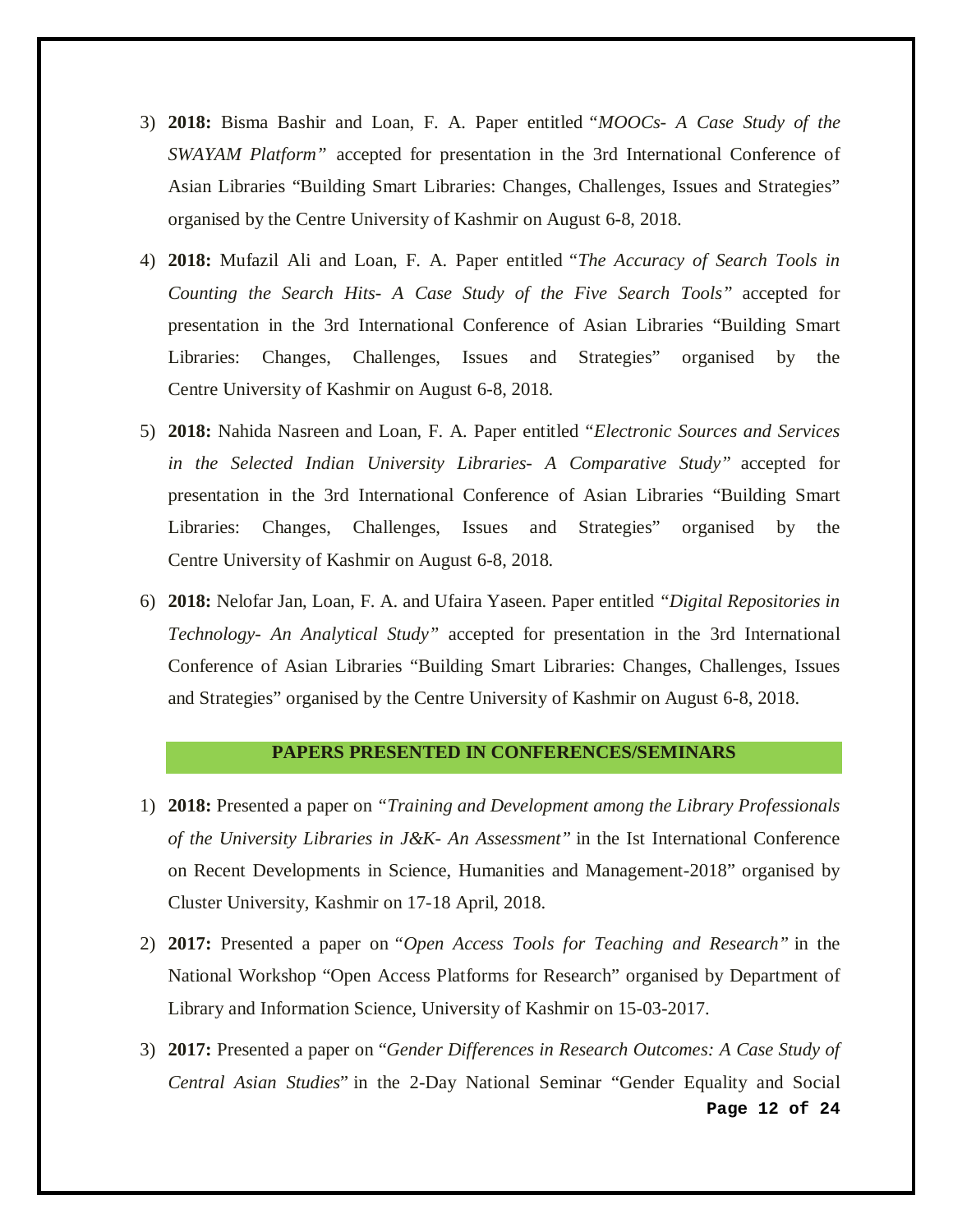Inclusion in Contemporary India: Issues and Challenges" organized by the Department of Sociology, University of Kashmir from 09-10 March, 2017.

- 4) **2017:** Presented a paper on *"Use of the RTI Act by the J&K Citizens"* in 1-day National Seminar on *"Combating Corruption through Tools of Good Governance"* organised by the Transparency International India, New Delhi in collaboration with J&K RTI Movement and School for Rural Development and Education (SRDE), J&K on February 28, 2017.
- 5) **2017:** Presented a paper entitled *"Business Models of Open Access Journals"* in National Conference on Future of Libraries: Trends, Issues and Challenges organised by Department of Library and Information Science, University of Kashmir on Feb 10-11, 2017.
- 6) **2016:** Presented a paper entitled "*Social Media and the Conflicts in the Muslim World*" in national conference on "Changing Political Landscape in the Muslim World", organised by Scientific Studies Association (ILEM) Turkey, Jamia Millia Islamia (JMI), New Delhi Centre of Central Asian Studies, University of Kashmir on September 5-7, 2016.
- 7) **2016:** Presented a paper entitled *"Impact of Social Media on World Peace and Communal Harmony"* in national conference on *"Religious Scriptures and World Peace"*, organised by Centre of Central Asian Studies, University of Kashmir on March 28, 2016.
- 8) **2015:** Presented a paper entitled *["Retrieval](https://scholar.google.co.in/citations?view_op=view_citation&hl=en&user=R2dljbgAAAAJ&citation_for_view=R2dljbgAAAAJ:zLWjf1WUPmwC) Efficiency of Search Engines: An Experimental Study on ETDs*" in the 18<sup>th</sup> ETD International symposium on Electronic Theses and Dissertations *"Evolving Genre of ETDs for Knowledge Discovery"*, Networked Digital Library Theses and Dissertations, (NDLTD), USA and Jawaharlal Nehru University, New Delhi from November 04-06, 2015.
- 9) **2015:** Presented a paper entitled *["Open Access Electronic Theses and Dissertations:](https://scholar.google.co.in/citations?view_op=view_citation&hl=en&user=R2dljbgAAAAJ&citation_for_view=R2dljbgAAAAJ:zLWjf1WUPmwC)  Opportunities, Issues and Challenges*" in the 18<sup>th</sup> ETD International symposium on Electronic Theses and Dissertations *"Evolving Genre of ETDs for Knowledge Discovery"*, Networked Digital Library Theses and Dissertations, (NDLTD), USA and Jawaharlal Nehru University, New Delhi from November 04-06, 2015.
- **Page 13 of 24** 10) **2015:** Presented a paper entitled *"Internet Surveillance and Censorship in China: How and Why"* in the International conference *"Literary Legacy of Indo-Central Asia,*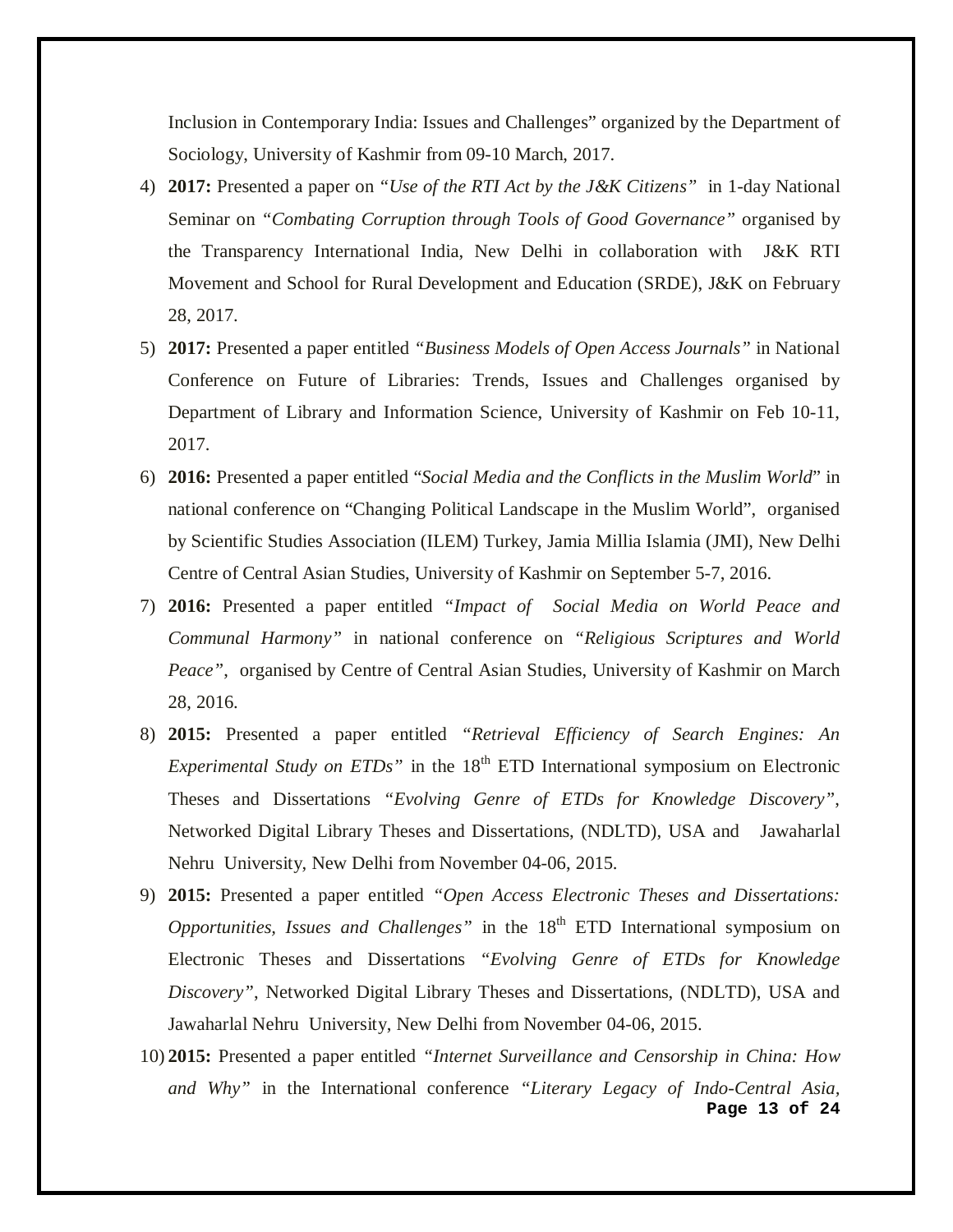*Afghanistan and Iran"* organised by the Centre of Central Asian Studies, University of Kashmir in collaboration with BEDIL INTERNATIONAL FOUNDATION, New Delhi from March 31-April 2, 2015.

- 11) **2015:** Presented a paper entitled *"Identity Crises of Library and Information Professionals"* in the National Seminar *"Issues Related to the Library and Information Science Profession in the North-Western Region of India"* organised by the Department of Library and Information Science in collaboration with Allama Iqbal Library, University of Kashmir from March 24-25, 2015.
- 12) **2014:** Presented a paper entitled *"RTI and Information Access with special reference to J&K"* in the National Seminar "*J&K RTI Act 2009: A step towards Transparency and Accountability"* organised by the Centre of Central Asian Studies, University of Kashmir in collaboration with the Commonwealth Human Rights Initiative, New Delhi and J&K RTI Movement on November 26, 2014.
- 13) **2014:** Presented a paper entitled *"Current Status of the Global Open Access Digital Repositories: A case study of the Library and Information Science"* in the "*International Virtual Conference on Information Retrieval on Scientific Literature: Emerging Frontiers and Challenges*" organised by the Maharishi Markandeshwar University (Mullana (Ambala) Haryana, India from 10-11 June, 2014.
- 14) **2014:** Delivered a lecture "J&K RTI ACT: An Overview" in the National Seminar on "*Nine Years of RTI Act: Role of Civil Society in Enhancing Transparency*" organised by the Friedrich-Elbert-Stiftung (FES), India in collaboration with the J&KRTI Movement on April 26-27, 2014.
- 15) **2014:** Presented a paper entitled *"Managing Information Crises in the newly Establishing Libraries: Sharing Experiences of the Central Library, Central University of Kashmir"* in the *"National Symposium on Perspectives on Metrics based Research Evaluation"*  organised by the DLIS, University of Kashmir from March 10 – 12, 2014.
- 16) **2014:** Presented a paper entitled *["Usage statistics of the World eBook Library by the](http://scholar.google.co.in/citations?view_op=view_citation&hl=en&user=R2dljbgAAAAJ&citation_for_view=R2dljbgAAAAJ:_Re3VWB3Y0AC)  [Central University of Kashmir"](http://scholar.google.co.in/citations?view_op=view_citation&hl=en&user=R2dljbgAAAAJ&citation_for_view=R2dljbgAAAAJ:_Re3VWB3Y0AC)* in the *"National Symposium on Perspectives on Metrics based Research Evaluation"* organised by the DLIS, University of Kashmir from March  $10 - 12$ , 2014.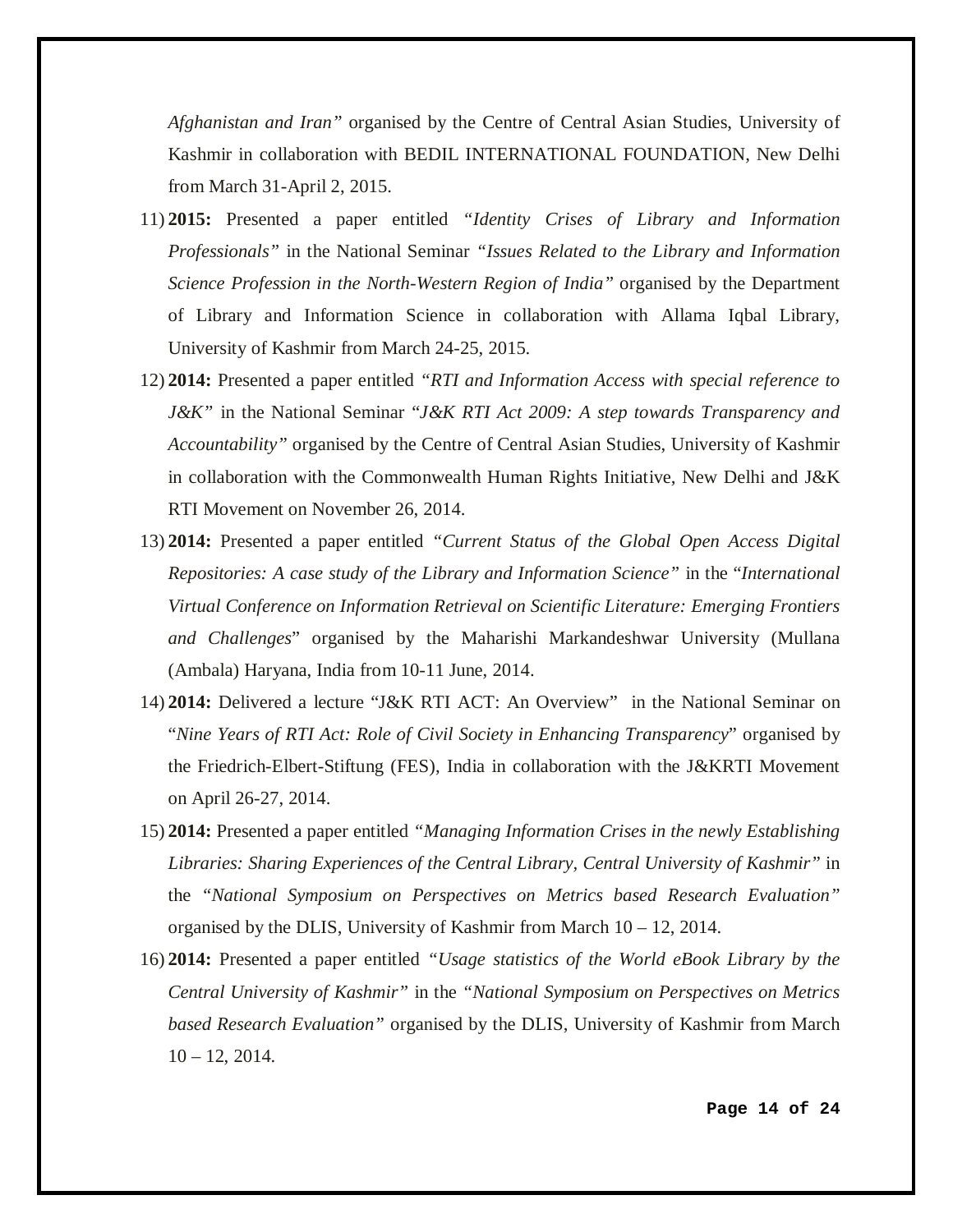- 17) **2012:** Presented a paper entitled *"Copyright Protection in Digital Revolution"* in National Conference *Emerging Frontiers of Digital Libraries: Perspectives, Empowerment and Advocacy (2011 – 12)* organised by the DLIS, University of Kashmi*r*  from March 13 – 14, 2012.
- 18) **2011:** Presented and published a paper entitled *"Library Visibility on the Web: A case study of the Indian University Libraries"* in proceedings of *24th IASLIC Conference Library Vision 2020* organised in IASLIC & Allama Iqbal Library, University of Kashmir from 10 October 10-13, 2011, pp. 265-272 (ISSN 09723668)
- 19) **2010:** Presented a paper entitled *"Open Access E–books in Social Sciences"* in National Seminar *Web Resources in Social Sciences Research* organised by ICSSR in collaboration with Department of Library & Information Science, University of Kashmir from March 15-17, 2010.
- 20) **2009:** Presented and published a paper entitled *"Growth and Development of Internet in India with special reference to Kashmir Valley"*, in Proceedings of the National Convention *Knowledge Resources in India with Special Reference to J&K State* organised by the Allama Iqbal Library, University of Kashmir, Srinagar from 11-13 May,2009, pp. 134-142 (ISBN 9788190908825)
- 21) **2009:** Presented and published a paper entitled *"Impact of New Technology on Reading Habits: A Glimpse on World Literature"*, in National Seminar on *Role of School Libraries in Quality Education* organised by Division of Library, Documentation and Information (DLDI), NCERT, New Delhi from Feb. 10-11, 2009.
- 22) **2008:** Presented a paper entitled *"Indian Contribution to Open Access Scholarly Publishing: A case study of DOAJ"*, in National Seminar on *Open Access Movement: Initiatives, Promotion and Impact* organised by Department of Library and Information Science, University of Kashmir from Oct. 23- 25, 2008.

#### **PARTICIPATION IN CONFERENCES/SEMINARS**

1) **2018:** Participated in the Ist International Conference on Recent Developments in Science, Humanities and Management-2018" organised by Cluster University, Kashmir on 17-18 April, 2018.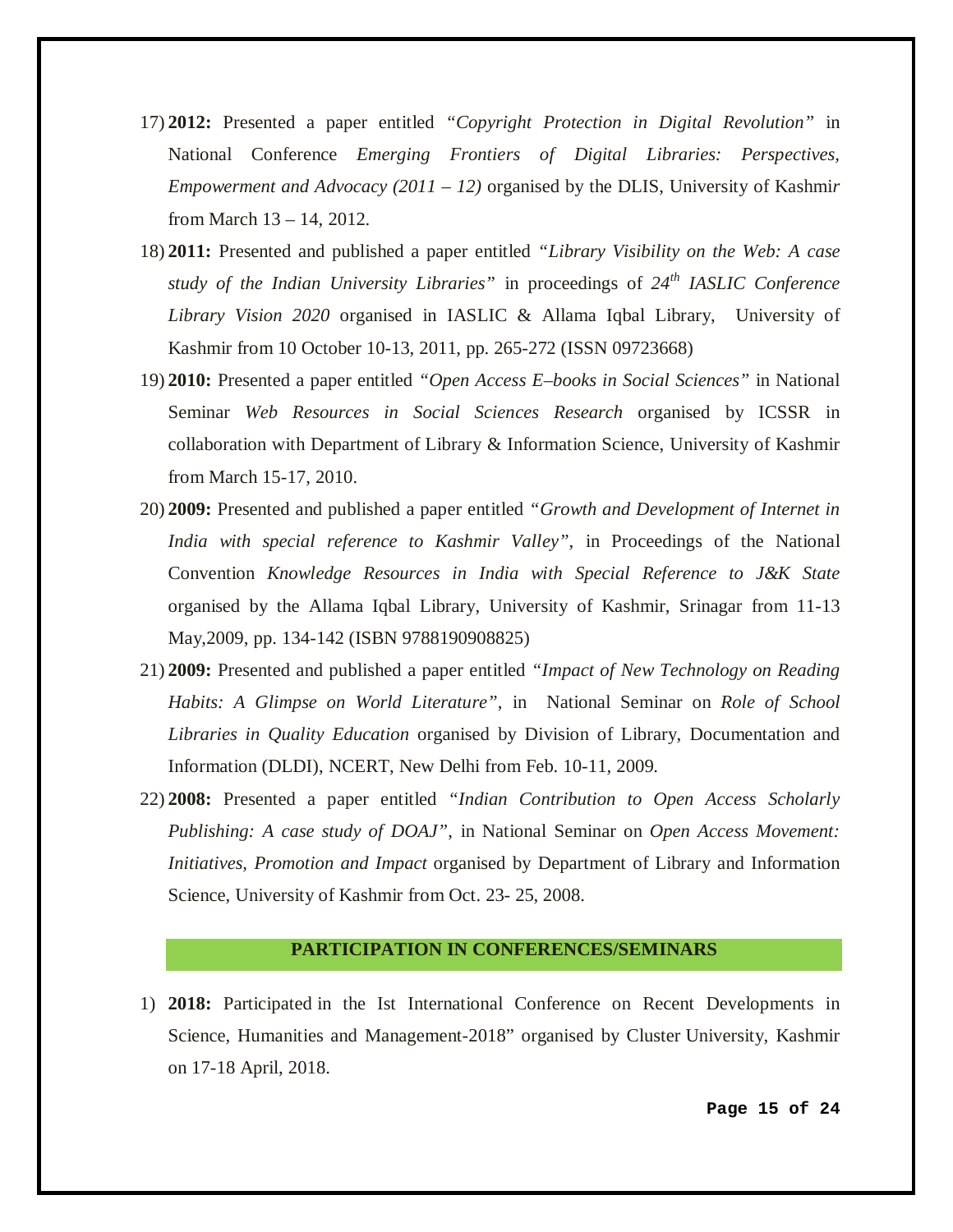- 2) **2018:** Coordinated one day workshop "14<sup>th</sup> Years of J&K RTI Act" organized by the Centre of Central Asian Studies (CCAS) University of Kashmir in collaboration with the J&K RTI Movement and the Common Wealth Human Rights Initiative [CHRI], New Delhi on March 20th, 2018.
- 3) **2018:** Participated in 3-Day International Conference "Emerging Trends and Technologies in Library and Information Services (ETTLIS)" organized by the Bennett University, Greater Noida, Utter Pradesh from 21-23 February, 2018.
- 4) **2017:** Participated in 1-Day Local Conference *"Choice Based System: Challenges and Opportunities"* organised by the Directorate of Internal Quality Assurance, University of Kashmir on June 21, 2017.
- 5) **2017:** Participated in the *"World Book & Copyright Day"* organised by the Allama Iqbal Library, University of Kashmir on April 22, 2017.
- 6) **2017:** Participated in the 1-Day *"Round Table Conference on RTI in J&K"* organised by the State Information Commission, Jammu & Kashmir on April 06, 2017.
- 7) **2017:** Participated in 1-Day National Seminar on *"13 Years of RTI in Jammu & Kashmir"* organised by the Commonwealth Human Rights Initiative, New Delhi and J&K RTI Movement on March 20, 2017.
- 8) **2017:** Participated in the 2-Day National Seminar, *"Gender Equality and Social Inclusion in Contemporary India: Issues and Challenges"* organized by the Department of Sociology, University of Kashmir from 09-10 March, 2017.
- 9) **2017:** Participated in 1-day National Seminar on *"Combating Corruption through Tools of Good Governance"* organised by the Transparency International India, New Delhi in collaboration with J&K RTI Movement and School for Rural Development and Education (SRDE), J&K on February 28, 2017.
- 10) **2017:** Participated in 2-Day National Conference on *"Future of Libraries: Trends, Issues and Challenges*" organised by Department of Library and Information Science, University of Kashmir on Feb 10-11, 2017.
- 11) **2016:** Participated in 3-Day International Conference *"Changing Political Landscape in the Muslim World"*, organised by Scientific Studies Association (ILEM) Turkey, Jamia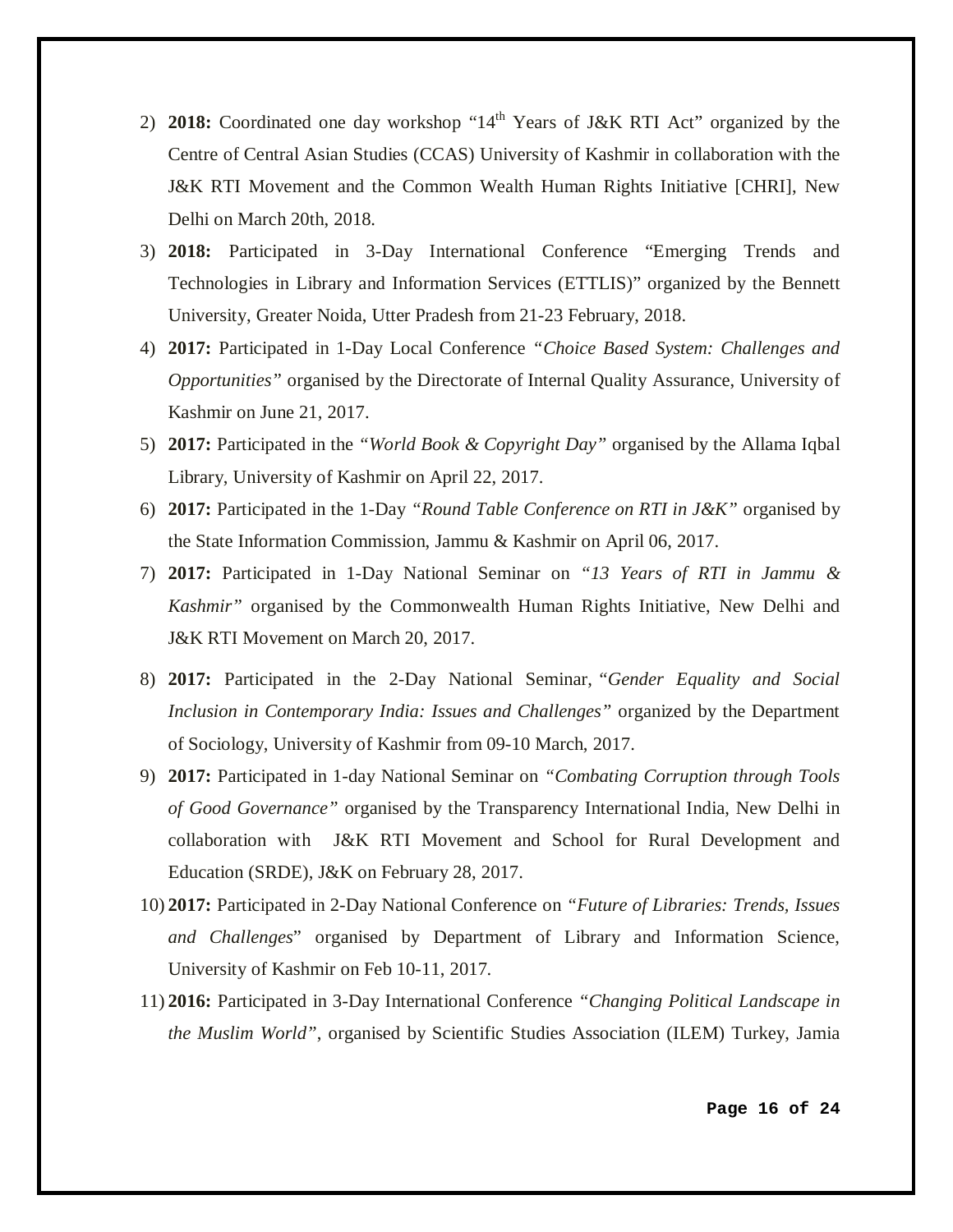Millia Islamia (JMI), New Delhi Centre of Central Asian Studies, University of Kashmir on September 5-7, 2016.

- 12) **2016:** Participated in the *"World Book & Copyright Day"* organised by the Allama Iqbal Library, University of Kashmir on April 23, 2016.
- 13) **2016:** Participated in 1-Day National Conference on *"Religious Scriptures and World Peace"*, organised by Centre of Central Asian Studies, University of Kashmir on March 28, 2016.
- 14) **2016:** Participated in 2-Day International Conference on*"Silk Route as a factor in Asian Integration"* organised by the Academy of International Studies, Jamia Millia Islamia New Delhi in collaboration with the Centre of Central Asian Studies, University of Kashmir and Bedil International Foundation, New Delhi from March 10-11, 2016.
- 15) **2015:** Participated in 1-Day National Seminar on *"Heritage of Mir Syed Ali Hamdani"* organised by the Centre of Central Asian Studies, University of Kashmir on November 14, 2015.
- 16) **2015:** Participated in the 3 Day 18<sup>th</sup> ETD International symposium on Electronic Theses and Dissertations *"Evolving Genre of ETDs for Knowledge Discovery"*, Networked Digital Library Theses and Dissertations, (NDLTD), USA and Jawaharlal Nehru University (JNU), New Delhi from November 04-06, 2015.
- 17) **2015:** Participated in 3-Day International Conference on*"Reshi- Sufi Tradition of Kashmir"* organised by the Centre of Central Asian Studies, University of Kashmir in collaboration with Indian Council of Cultural Relations (ICCR), New Delhi and J&K State Academy of Art, Culture and Languages from October 25-27, 2015.
- 18) **2015:** Participated in the *"International Museum Day"* organised by the Centre of Central Asian Studies, University of Kashmir on May 18, 2015.
- 19) **2015:** Participated in the *"World Book & Copyright Day"* organised by the Allama Iqbal Library, University of Kashmir on April 23, 2015.
- 20) **2015:** Participated in the 3-Day International Conference *"Literary Legacy of Indo-Central Asia, Afghanistan and Iran"* organised by the Centre of Central Asian Studies, University of Kashmir in collaboration with BEDIL INTERNATIONAL FOUNDATION, New Delhi from March 31-April 2, 2015.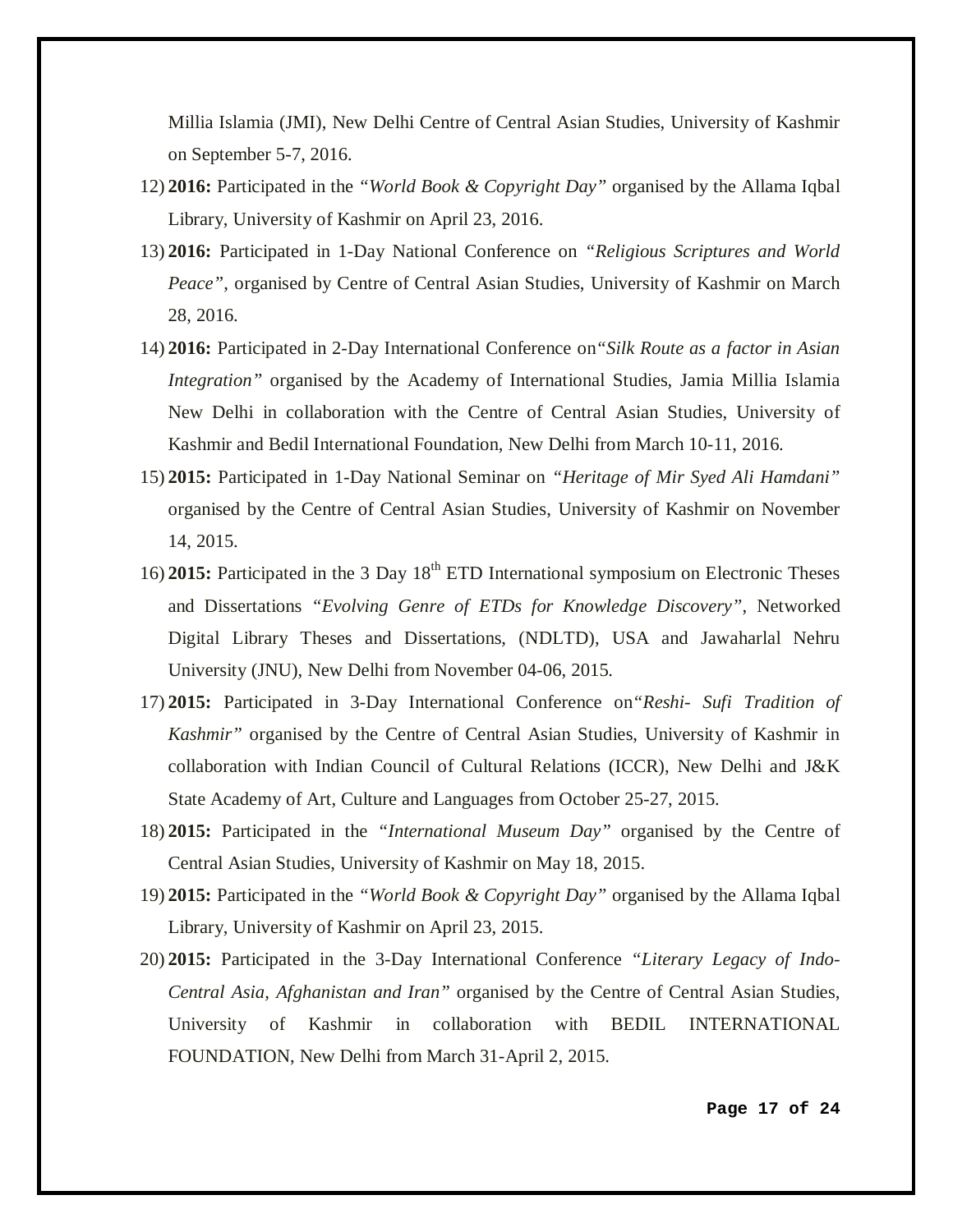- 21) **2015:** Participated in the 2-Day National Seminar *"Issues Related to the Library and Information Science Profession in the North-Western Region of India"* organised by the Department of Library and Information Science in collaboration with Allama Iqbal Library, University of Kashmir from March 24-25, 2015.
- 22) **2014:** Participated in 2-Day National Conference on*"Lal Ded and Nund Reshi as Torch Bearers of Universal Brotherhood"* organised by the Centre of Central Asian Studies, University of Kashmir in collaboration with Indian Council of Philosophical Research (ICPR), New Delhi from December 3-4, 2014.
- 23) **2014:** Participated in the 1-Day National Seminar "*J&K RTI Act 2009: A step towards Transparency and Accountability"* organised by the Centre of Central Asian Studies, University of Kashmir in collaboration with the Commonwealth Human Rights Initiative, New Delhi and J&K RTI Movement on November 26, 2014.
- 24) **2014:** Participated in the 2-Day International Virtual Conference on *"Information Retrieval on Scientific Literature: Emerging Frontiers and Challenges*" organised by the Maharishi Markandeshwar University (Mullana (Ambala) Haryana, India from 10-11 June, 2014.
- 25) **2014:** Participated in the 2-Day National Seminar on "*Nine Years of RTI Act: Role of Civil Society in Enhancing Transparency*" organised by the Friedrich-Elbert-Stiftung (FES), India in collaboration with the J&KRTI Movement on April 26-27, 2014.
- 26) **2014:** Participated in the 2-Day National Symposium on *"Perspectives on Metrics based Research Evaluation"* organised by the DLIS, University of Kashmir from March 10 – 12, 2014.
- 27) **2013:** Participated in 3-Day "*International Conference on Digital Libraries"* organised by The Energy and Resource Institute (TERI), New Delhi from November 27-29, 2013.
- 28) **2012:** Participated in 2-Day International Conference *SAARC Conference for Library & Information Professionals"* organised by SAARC Documentation Centre (SDC), New Delhi and Birla Institute of Management Technology (BIMTECH), Utter Pradesh from December 1–2, 2012.
- 29) **2012:** Participated in the *"World Book & Copyright Day"* organised by the Allama Iqbal Library, University of Kashmir on April 23, 2012.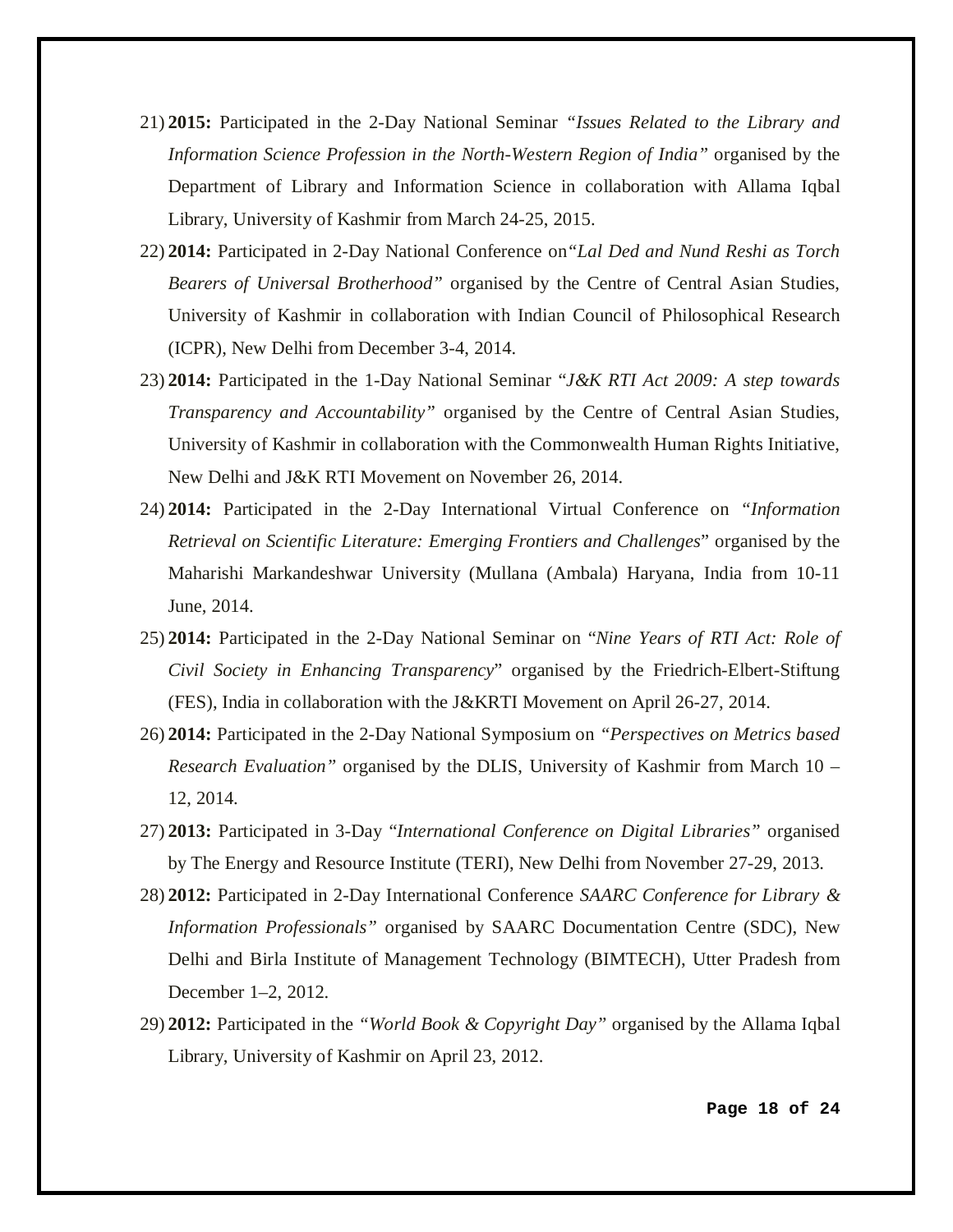- 30) **2012:** Participated in the 2-Day National Conference *"Emerging Frontiers of Digital Libraries: Perspectives, Empowerment and Advocacy (2011–12)"* organised by the DLIS, University of Kashmir from March 13 – 14, 2012.
- 31) **2011:** Participated in 4-Day International Conference on*"Eurasia Peace and Cooperation: Challenges and Opportunities"* organised by the Centre of Central Asian Studies, University of Kashmir from October 18-21, 2011.
- 32) **2011:** Participated in 4-day "*24th IASLIC Conference Library Vision 2020"* organised by IASLIC & Allama Iqbal Library, University of Kashmir from October 10-13, 2011.
- 33) **2011:** Participated in 3-Day National Conference on *"Open Sources Software Systems: Challenges and Opportunities"* jointly organised by Department of Computer Science and Department of Library & Information Science, University of Kashmir from June 20- 22, 2011.
- 34) **2011:** Participated in the *"World Book & Copyright Day"* organised by the Allama Iqbal Library, University of Kashmir on April 23, 2011.
- 35) **2011:** Participated in the 3-Day International Conference on the*"Convergence of Libraries, Archives and Museums"* organised by the National Resource Centre, National Institute of Fashion Technology, New Delhi from February 15-17, 2011.
- 36) **2010:** Participated in the 3-Day International Symposium on *"Emerging Trends and Technologies in Libraries & Information Services"* jointly organised by Jaypee Institute of Information Technology (UP) & Jaypee University of Information Technology (HP) in collaboration with IIT Roorkee, Delhi Technological University, SALIS, & SLA from June 3-5, 2010.
- 37) **2010:** Participated in the *"World Book & Copyright Day"* organised by the Allama Iqbal Library, University of Kashmir on April 23, 2010.
- 38) **2010:** Participated in the 3-Day National Seminar "*Web Resources in Social Sciences Research"* organised by ICSSR in collaboration with Department of Library & Information Science, University of Kashmir from March 15-17, 2010.
- 39) **2009:** Participated in 3-Day *"All India Sociological Conference of Indian Sociological Society"* organised by the Indian Sociological Association and Department of Sociology, University of Kashmir from October 10-12, 2009.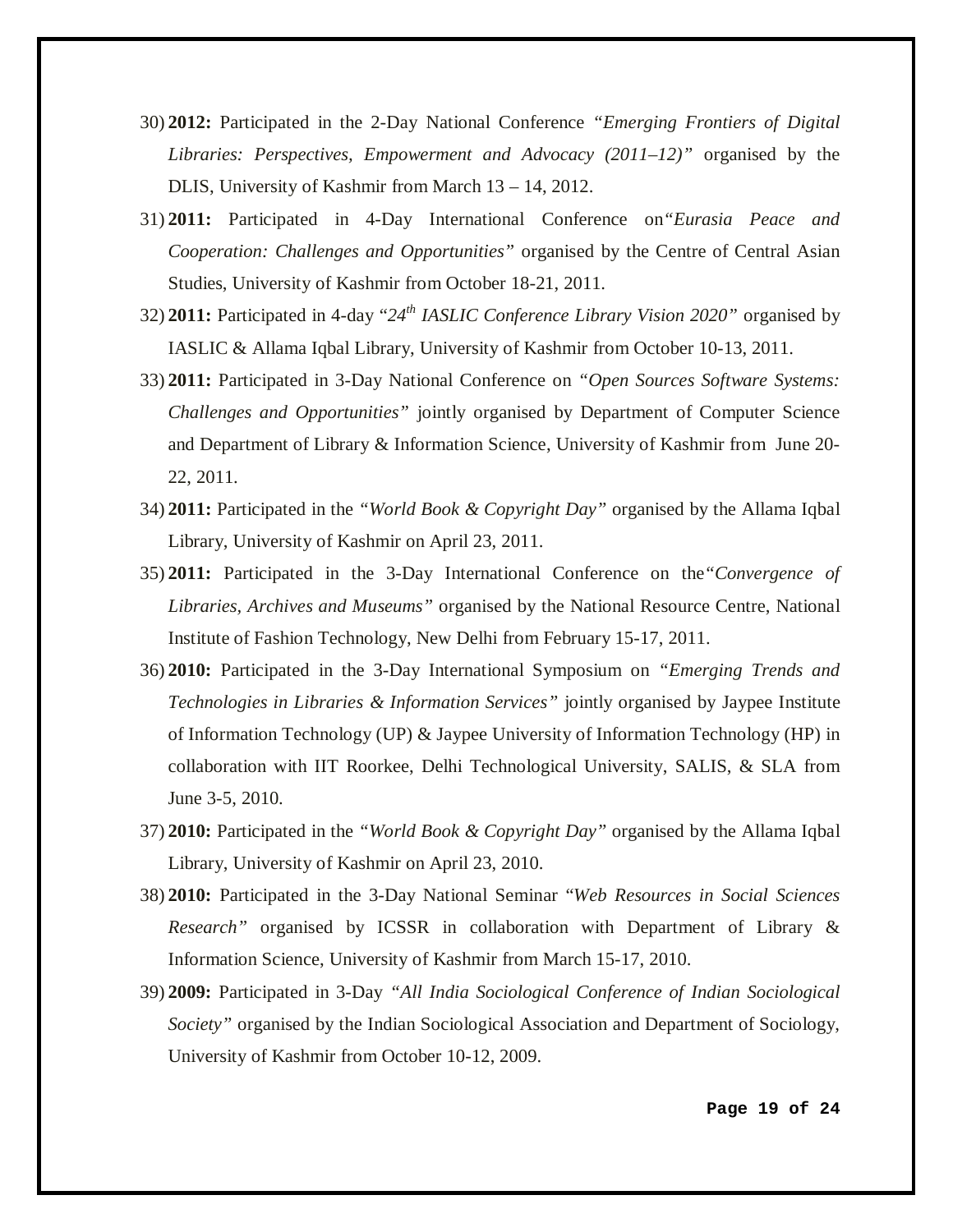- 40) **2009:** Participated in 3-Day International Conference on*"Globalization and Eurasia: Changes and Challenges"* organised by the Centre of Central Asian Studies, University of Kashmir from August 17-19, 2009.
- 41) **2009:** Participated in 3-Day National Convention *Knowledge Resources in India with Special Reference to J&K State* organised by Allama Iqbal Library, University of Kashmir from May 11-13, 2009.
- 42) **2009:** Participated in the *"World Book & Copyright Day"* organised by the Allama Iqbal Library, University of Kashmir on April 23, 2009.
- 43) **2009:** Participated in the 2-Day National Seminar on "*Role of School Libraries in Quality Education"* organised by Division of Library, Documentation and Information (DLDI), NCERT, New Delhi from Feb. 10-11, 2009.
- 44) **2008:** Participated in 3-Day National Seminar on "*Open Access Movement: Initiatives, Promotion and Impact"* organised by Department of Library and Information Science, University of Kashmir from Oct. 23- 25, 2008.
- 45) **2008:** Participated in 4-Day International Conference on*"Dynamics and Revival of Silk Route: Prospects, Challenges and Opportunities"* organised by the Centre of Central Asian Studies, University of Kashmir from October 15-18, 2008.

#### **ORIENTATION & REFRESHER COURSES**

- 1) **2017:** Attended *"Refresher Course in the Library and Information Science"* organised by Human Resource Development Centre, Aligarh Muslim University, Aligarh from September 07- 27, 2017.
- 2) **2014:** Attended *"Refresher Course in the Library and Information Science"* organised by Academic Staff College, University of Jammu from February 17-March 09, 2014.
- 3) **2011:** Attended *"General Orientation Course"* organised by Academic Staff College, University of Kashmir from November 21-December 24, 2011.
- 4) **2009:** Attended General course on *"Research Methodolog*y" organised by the Centre of Central Asian Studies, University of Kashmir from April 20- May 30, 2009.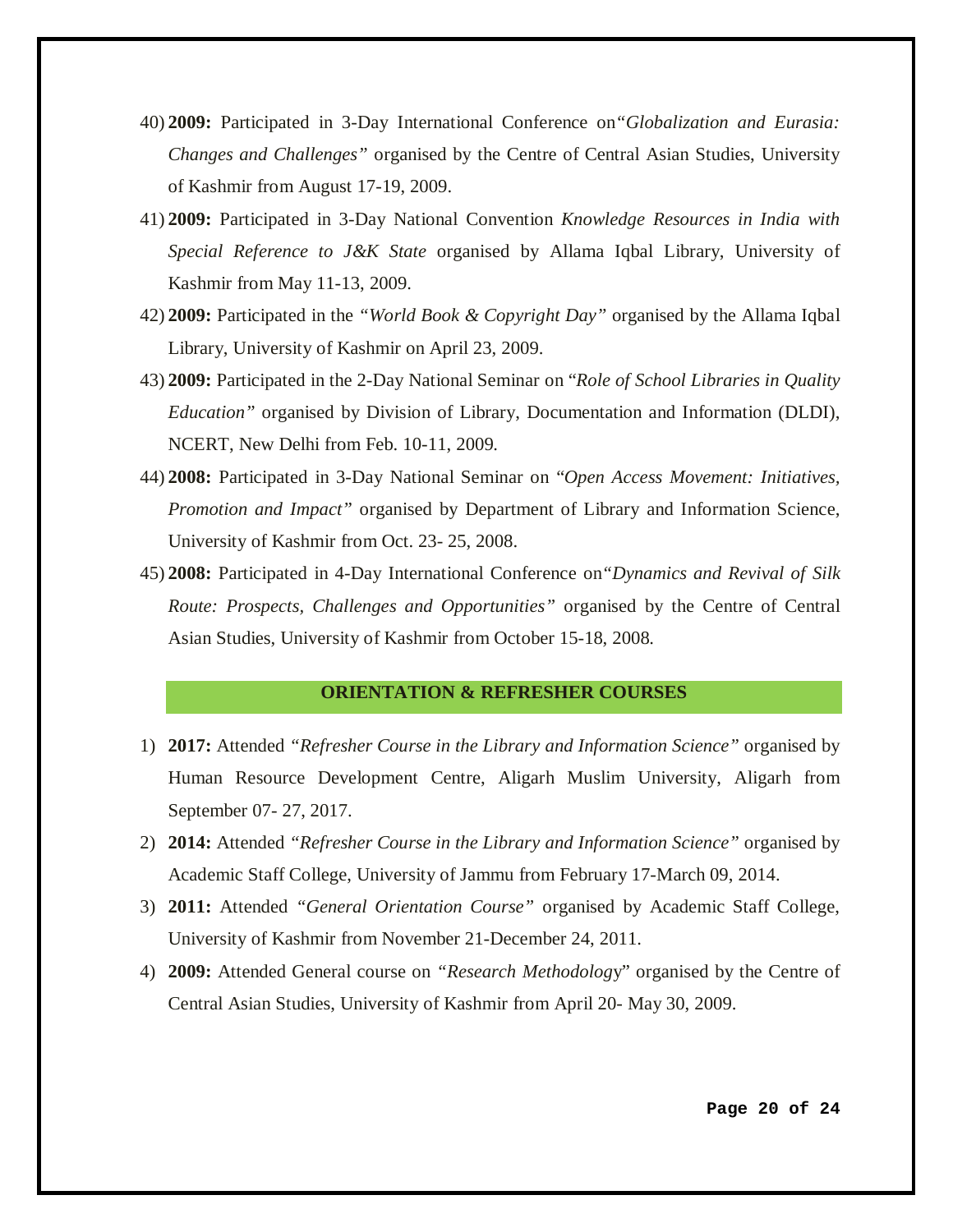5) **2008:** Coordinated a week-long workshop on *"Internet Literacy"* in Centre of Central Asian Studies (CCAS), University of Kashmir from November 10-15, 2008 and performed duties of *Co-ordinator & Technical Expert* in the workshop.

## **WORKSHOPS & TRAINING PROGRAMMES**

- 1) **2015:** Attended 1-day workshop on *"RTI Capacity Building Programme"* organised by the UGC Human Resource Development Centre, University of Kashmir on June 01, 2015.
- 2) **2014:** Attended 2-day training programme on *"J&K Right to Information Act 2009: State Level Advanced Capacity Building Workshop"* organised by the Commonwealth Human Rights Initiative, New Delhi in collaboration with the J&KRTI Movement from 24-25 November, 2014.
- 3) **2014:** Attended 1-day workshop on *"Socio-Psychological Issues in Post Flood Scenario of Kashmir"* organised by the Centre of Central Asian Studies, University of Kashmir in collaboration with the Medical Service Centre, India and the J&KRTI Movement on October 29, 2014.
- 4) **2011:** Attended 3-day workshop *"Research Methods and Statistical Techniques"* organised by the Academic Staff College, University of Kashmir in collaboration with Department of Library and Information Science, University of Kashmir from March 14- 16, 2011.
- 5) **2010:** Attended 9-day *"World Book Fair 2010"* organised by the National Book Trust, India, Ministry of Human Resource Development, Government of India at Pragati Maidan, New Delhi from January 30-February 07, 2010.
- 6) **2009:** Attended 5-day workshop *"INFLIBNET Regional Training Programme on Library Automation"* jointly organised by the INFLIBNET Centre, Ahmedabad and Department of Library & Information Science, University of Kashmir from November 16-20, 2009.
- 7) **2009:** Completed *"General Course on Intellectual Property"* from the World Intellectual Property Organization, Paris from March 1- April 15, 2009.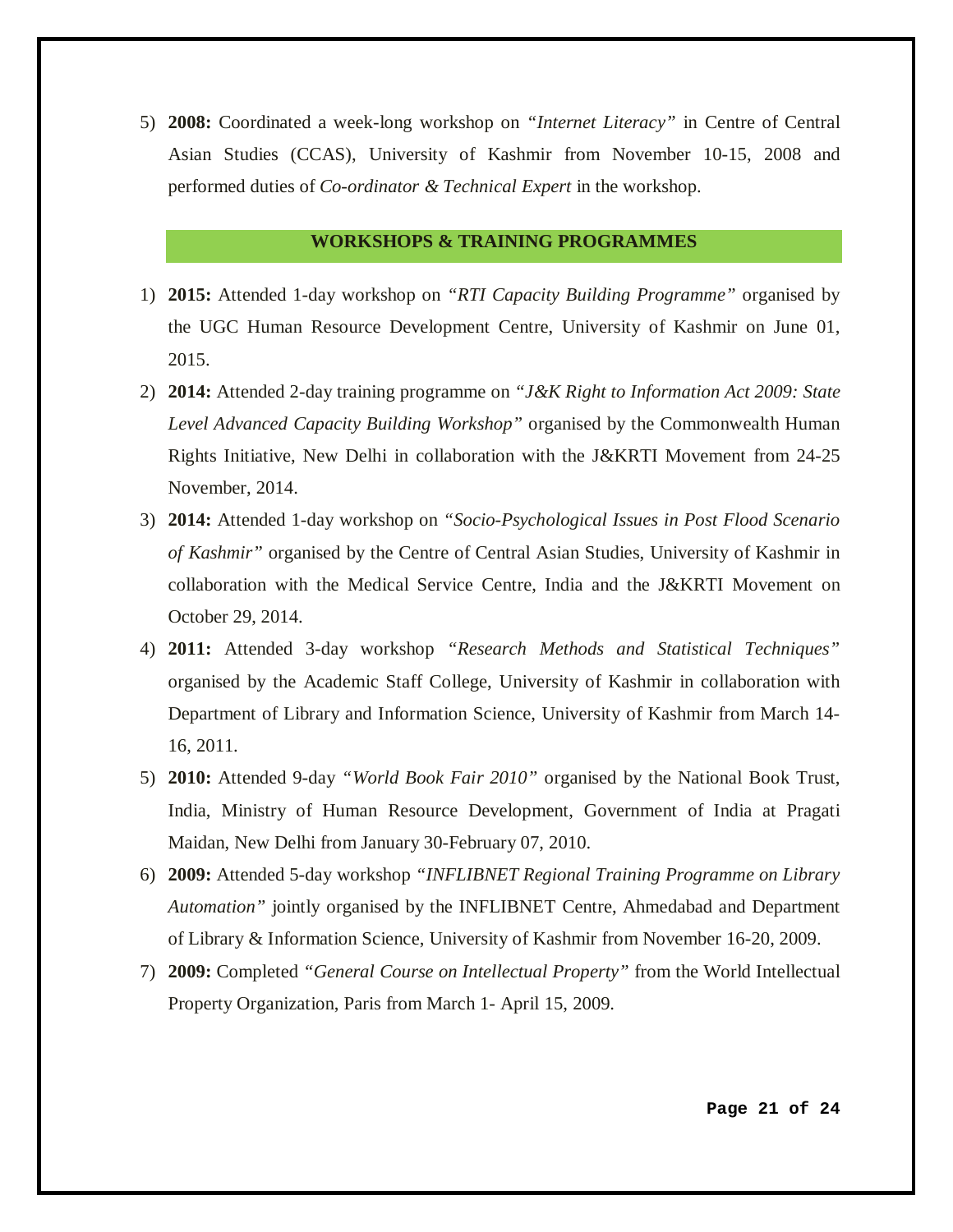- 8) **2008:** Attended 3-day workshop on *"Open Access Repositories & Greenstone Software (GSDL)"* organised by the Department of Library & Information Science, University of Kashmir from March 17-19, 2008.
- 9) **2007:** Completed 51 days e-course on *"Digital Library & Information Services"* from the University Grants Commission, New Delhi from February 24- April 15, 2007.

# **ARTICLES IN NEWSPAPERS & MAGAZINES**

- 1) **2011:** "Central Asia on the World Wide Web" *Central Asian Digest*, Vol. XXV, pp. 31- 32.
- 2) **2011:** "From clay tablets to blogs: History of reading sources" *SOUVENIR* released on 24<sup>th</sup> IASLIC Conference at University of Kashmir
- 3) **2011:** "The power of reading" paper published in *Greater Kashmir,* April 23, 2011 (World Book day).
- 4) **2010:** "Developing reading habits in multimedia society" *SOUVENIR* released on Book Exhibition organized by University of Kashmir.
- 5) **2007:** "Role and Qualities of an Efficient Teacher", paper published in *Gulala*, Annual Magazine of University of Kashmir, Vol. 17, 49-53.
- 6) **2007:** "Custodians to information providers: Role of librarians", paper published in *Gulala*, Annual Magazine of University of Kashmir, Vol. 17, 43-44.
- 7) **2006:** "Google at a glance", paper published in *Gulala*, Annual Magazine of University of Kashmir, Vol. 16, 56-57.
- 8) **2006:** "How a teacher should be like", paper published in *Greater Kashmir-* A leading English newspaper of Jammu & Kashmir, September 17, 2006.

#### **LECTURES DELIVERED**

1) **2018:** Delivered a lecture on *"Mendeley-A Reference & Information Management Tool"* in the "Research Methodology workshop" organized by the Department of Social Work*,* University of Jammu on **13-05**-2018.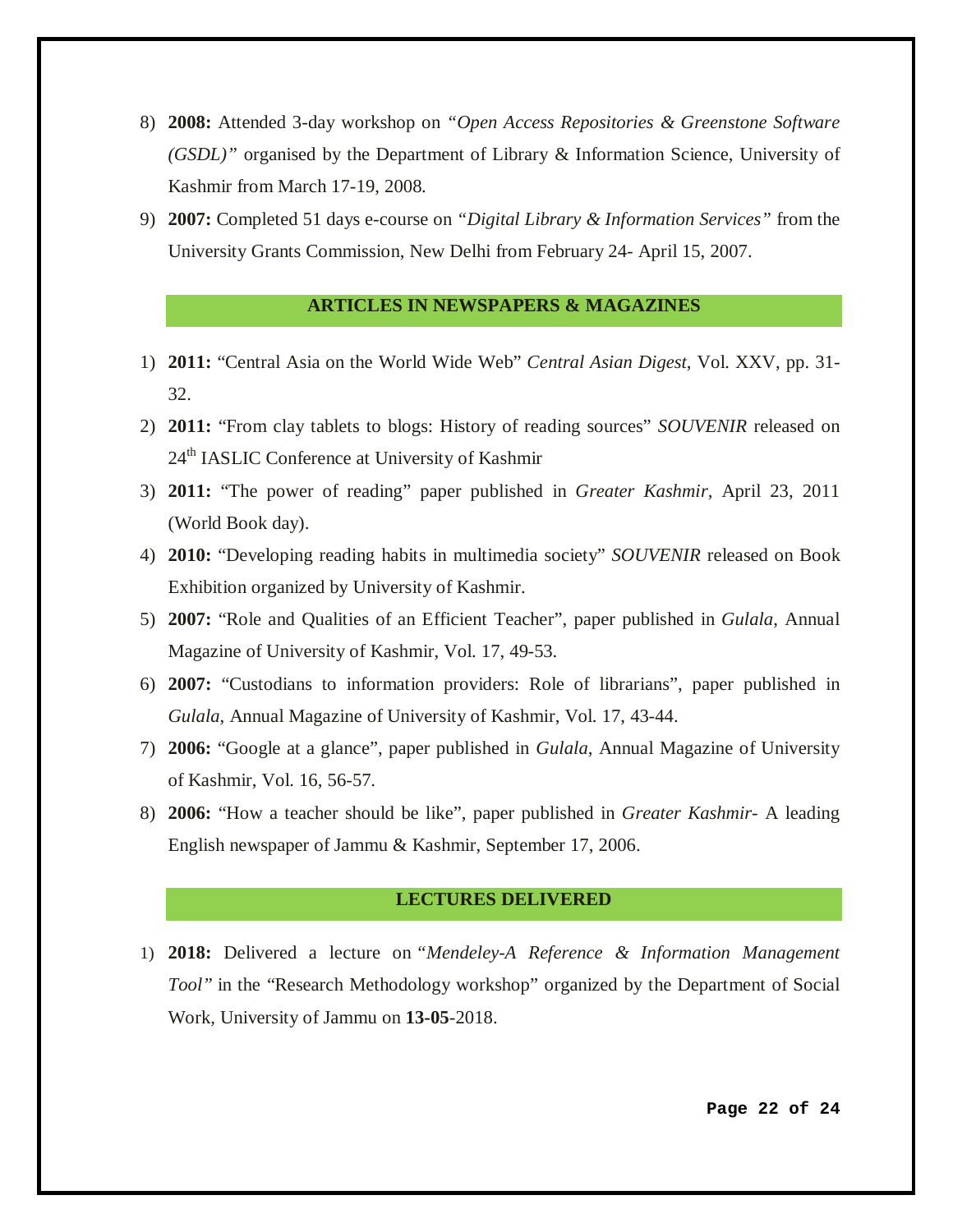- 2) **2018:** Delivered a lecture on *"Research Writing"* in the "Research Methodology workshop" organized by the Department of Social Work*,* University of Jammu on **10-05**- 2018.
- 3) **2017:** Delivered a lecture on *"Plagiarism in Research: Detection Tools and Their Limitations"* in the Department of Library and Information Science*,* University of Jammu on 13-02-2017.
- 4) **2016:** Delivered a lecture on *"Research Ethics, Academic Dishonesty and Plagiarism"* in the Special Winter School (Refresher Course) organised by the UGC Human Resource Development Centre*,* University of Kashmir on 23-02-2016.
- 5) **2015:** Delivered a lecture on *"Impact of Internet on Education and Society"* in the 68th General Orientation Course organised by the UGC Academic Staff College*,* University of Kashmir on 20-05-2015.
- 6) **2015:** Delivered a lecture on *"Digital Archives: Treasures across Borders"* in the 67th General Orientation Course organised by the UGC Academic Staff College*,* University of Kashmir on 21-01-2015.
- 7) **2014**: Delivered a lecture on *"World Wide Web: An Ocean of Open Access Information"*  in the 66<sup>th</sup> General Orientation Course organised by the UGC Academic Staff College, University of Kashmir on 17-10- 2014.
- 8) **2014:** Delivered a lecture *"Open Access Web Resources in the field of Law"* in the School of Legal Studies, Central University of Kashmir on June 07, 2014.
- 9) **2008:** Delivered a lecture *"Developing Lifelong Reading Habits in Children: Role of Parents, Teachers and Librarians"*, on the *World Book Day* celebrated by Government Higher Secondary School Seer Hamdan Anantnag (J&K) on April 23rd, 2008**.**

# **EDITORIAL & REVIEW ASSIGNMENTS**

## 1) **Editorial Board Member**

- **2018:** "International Journal of Knowledge Management and Practices"
- **2017:** "International Journal of Information Dissemination and Technology"
- **2011:** "International Journal of Digital Library Services"
- 2) **Associate Editor**